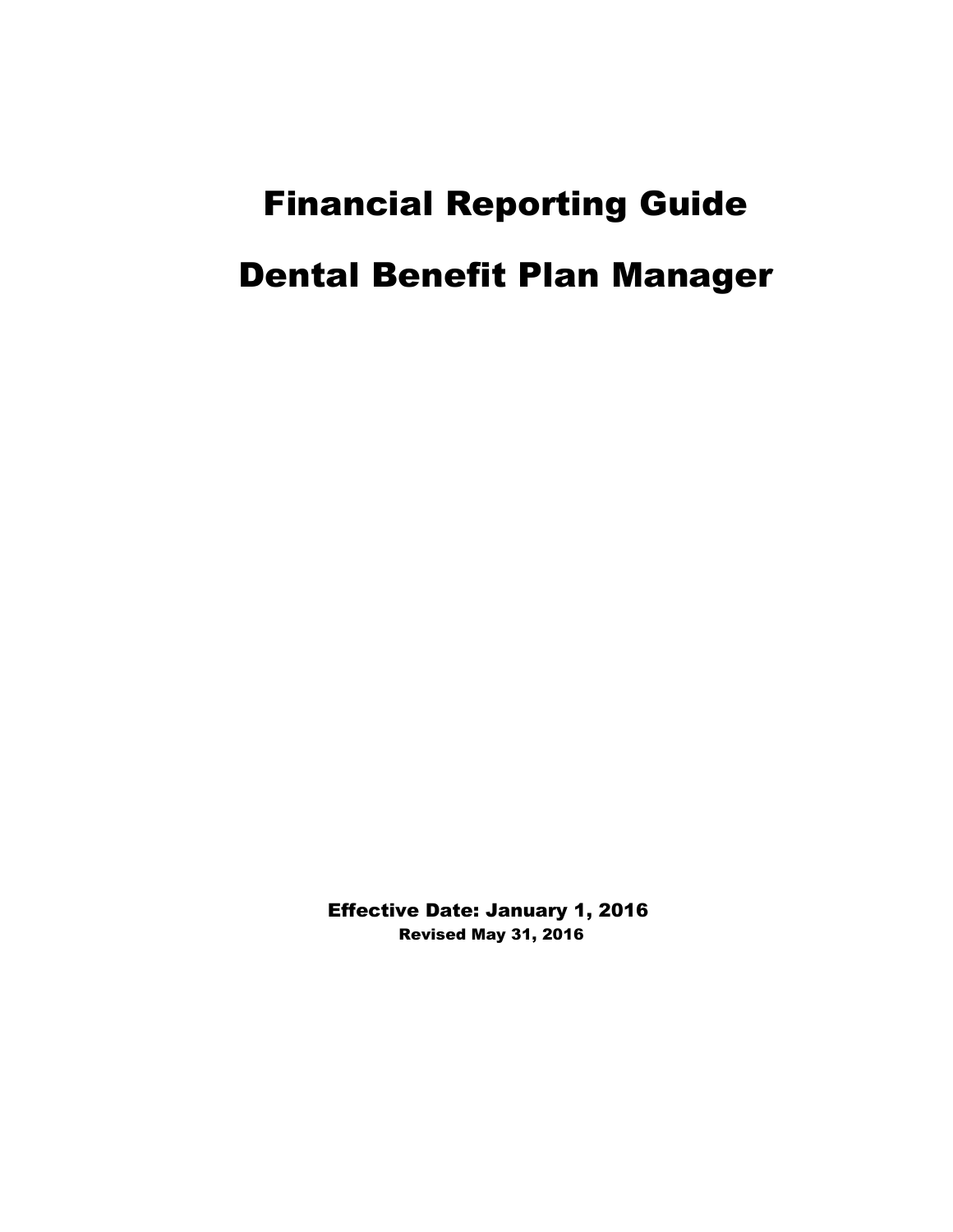## **Contents**

|    | П                                                                                 |  |
|----|-----------------------------------------------------------------------------------|--|
|    | $\blacksquare$                                                                    |  |
|    |                                                                                   |  |
|    | П                                                                                 |  |
|    | П                                                                                 |  |
|    |                                                                                   |  |
| 2. |                                                                                   |  |
|    | $\blacksquare$                                                                    |  |
|    | ٠                                                                                 |  |
|    | 2.03 Schedules C: Quarterly profitability by population groups  11<br>п           |  |
|    | П                                                                                 |  |
|    | 2.05 Schedule E: Received but unpaid claims (RBUCs) report 12<br>٠                |  |
|    | п                                                                                 |  |
|    | ٠                                                                                 |  |
|    | П                                                                                 |  |
|    | п                                                                                 |  |
|    | ٠                                                                                 |  |
|    | 2.11 Schedule M: Third party liability subrogation claims 16<br>п                 |  |
|    | $\blacksquare$                                                                    |  |
|    | ٠                                                                                 |  |
| 3. |                                                                                   |  |
|    | 3.01 Schedule N: Parent company audited financial statements 17<br>$\blacksquare$ |  |
|    |                                                                                   |  |
|    | $\blacksquare$                                                                    |  |
|    | 3.04 Schedule R: Agreed upon procedures adjustment entries  17<br>П               |  |
|    |                                                                                   |  |
|    | ■                                                                                 |  |

Appendix A: Annual financial statement disclosures and supplemental information requests

Appendix B: Health Insurance Provider Fee (HIPF) Reimbursement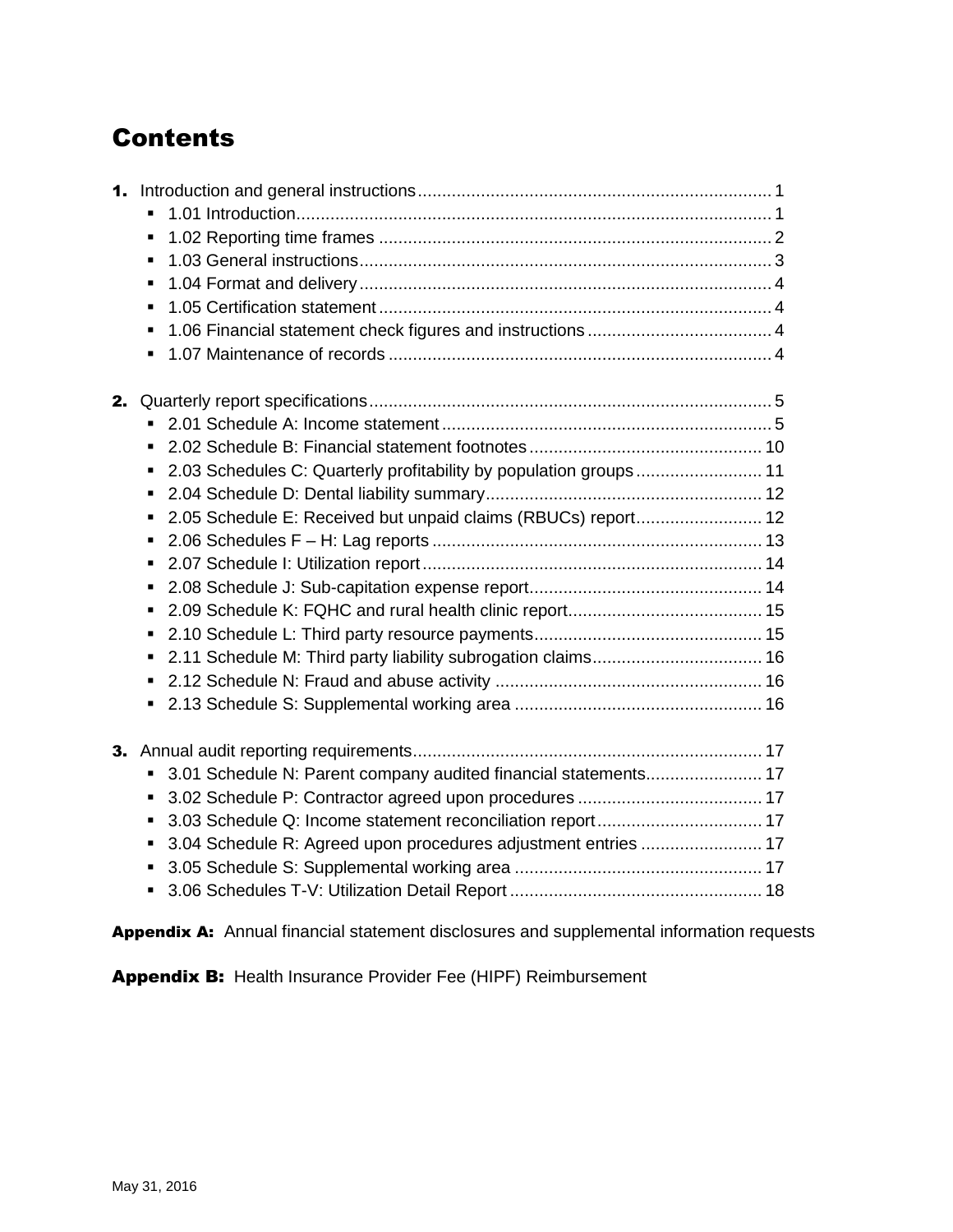

# Introduction and general instructions

#### 1.01 Introduction

The provisions and requirements of this Financial Reporting Guide (Guide) are effective July 1, 2014. The purpose of this Guide is to set forth quarterly and annual reporting requirements for the Dental Benefit Plan Contractors (Contractors) contracted with Louisiana (LA) Department of Health and Hospitals (DHH), Bureau of Health Services Financing (BHSF) for prepaid dental care. The Guide instructions and reports are supplementary to any Department of Insurance (DOI) financial reporting requirements. This Guide does not replace any DHH electronic data submission requirements or quality/compliance-oriented reporting requirements from Contractors.

The primary objective of the Guide is to establish consistency and uniformity in reporting. All reports shall be submitted as outlined in the general and report-specific instructions. The financial reports submitted based on the Guide will be used to monitor the operations for participating Contractors and as a potential data source in capitation rate setting. Only revenues and expenses related to a direct contract between the State and the Contractor should be included in the reports, with the exception of parent organization financial statements and audit information required on an annual basis.

All terms and conditions of the Contract apply to this financial reporting guide. Current contractual requirements can be found at makingmedicaidbetter.com. This reporting guide may be revised as deemed necessary by DHH. Sanctions may be enforced for the untimely filing of the financial reports. Monthly reporting of the financial statements may also be enforced upon the discretion of DHH. This reporting guide is supplemental to any reporting provisions required by DHH, state and federal law, or Department of Insurance.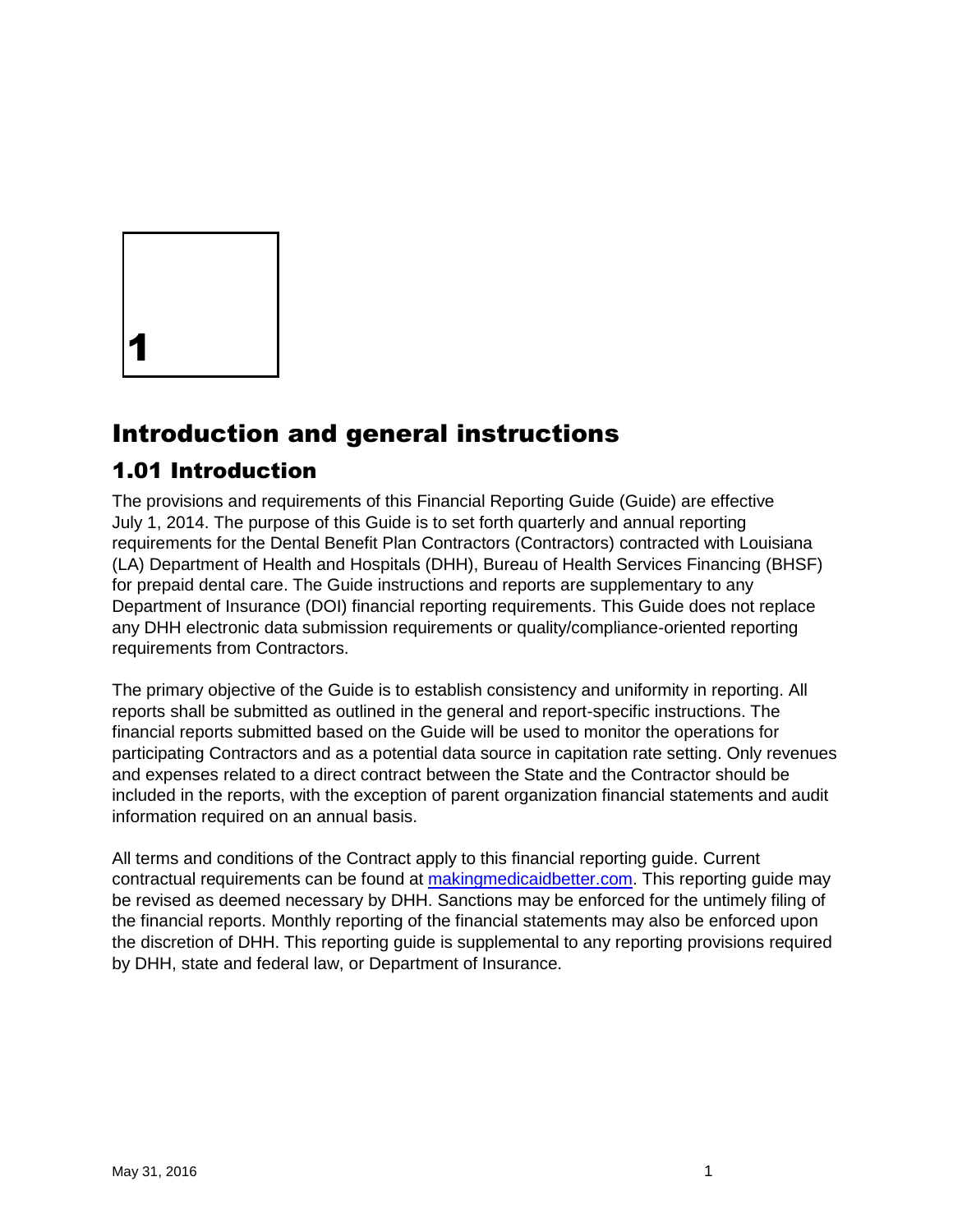## 1.02 Reporting time frames

Amendments and/or updates to this Guide may be issued by the DHH as deemed necessary. The following table depicts reporting requirements and scheduling. Due dates are based on calendar days.

| <b>Schedule</b> | <b>Report name</b>                           | <b>Frequency</b>          | Due date <sup>1</sup>                                       | <b>Format</b> |
|-----------------|----------------------------------------------|---------------------------|-------------------------------------------------------------|---------------|
| A               | Income statement                             | Quarterly                 | 60 days after quarter<br>end                                | Predetermined |
| B               | <b>Financial statement</b><br>footnotes      | Quarterly &<br>annual     | 60 days after quarter<br>end and 120 days after<br>year end | Narrative     |
| $\mathsf{C}$    | Total categorical<br>profitability statement | Quarterly                 | 60 days after quarter<br>end                                | Predetermined |
| D               | Dental liability summary                     | Quarterly                 | 60 days after quarter<br>end                                | Predetermined |
| Е               | Received but unpaid<br>claims                | Quarterly                 | 60 days after quarter<br>end                                | Predetermined |
| F               | LAP lag                                      | Quarterly                 | 60 days after quarter<br>end                                | Predetermined |
| G               | Medicaid LaCHIP lag                          | Quarterly                 | 60 days after quarter<br>end                                | Predetermined |
| Н               | Medicaid adult lag                           | Quarterly                 | 60 days after quarter<br>end                                | Predetermined |
| $\mathbf{I}$    | Utilization                                  | Quarterly                 | 60 days after quarter<br>end                                | Predetermined |
| J               | Sub-capitated expenses<br>detail             | Quarterly                 | 60 days after quarter<br>end                                | Predetermined |
| Κ               | <b>FQHC/Rural health</b><br>clinic expenses  | Quarterly                 | 60 days after quarter<br>end                                | Predetermined |
| L               | Third party resource<br>payments             | Quarterly                 | 60 days after<br>quarter end                                | Predetermined |
| M               | TPL subrogation                              | Quarterly                 | 60 days after<br>quarter end                                | Predetermined |
| N               | Fraud and abuse<br>tracking                  | Quarterly                 | 60 days after<br>quarter end                                | Predetermined |
| O               | Parent audited financial<br>statements       | Annual                    | 120 days after year end Embedded PDF                        |               |
| P               | Contractor agreed upon<br>procedures         | Annual                    | 120 days after year end Embedded PDF                        |               |
| Q               | Income statement<br>reconciliation report    | Draft and<br>final annual | 90 and 120 days after<br>year end                           | Predetermined |
| R               | Agreed upon<br>procedures adjustments        | Draft and<br>final annual | 90 and 120 days after<br>year end                           | Predetermined |
| S               | Supplemental working<br>area                 | As needed                 | As needed                                                   | Narrative     |
| T               | <b>LAP Utilization Detail</b>                | Quarterly                 | 60 days after quarter<br>end                                | Predetermined |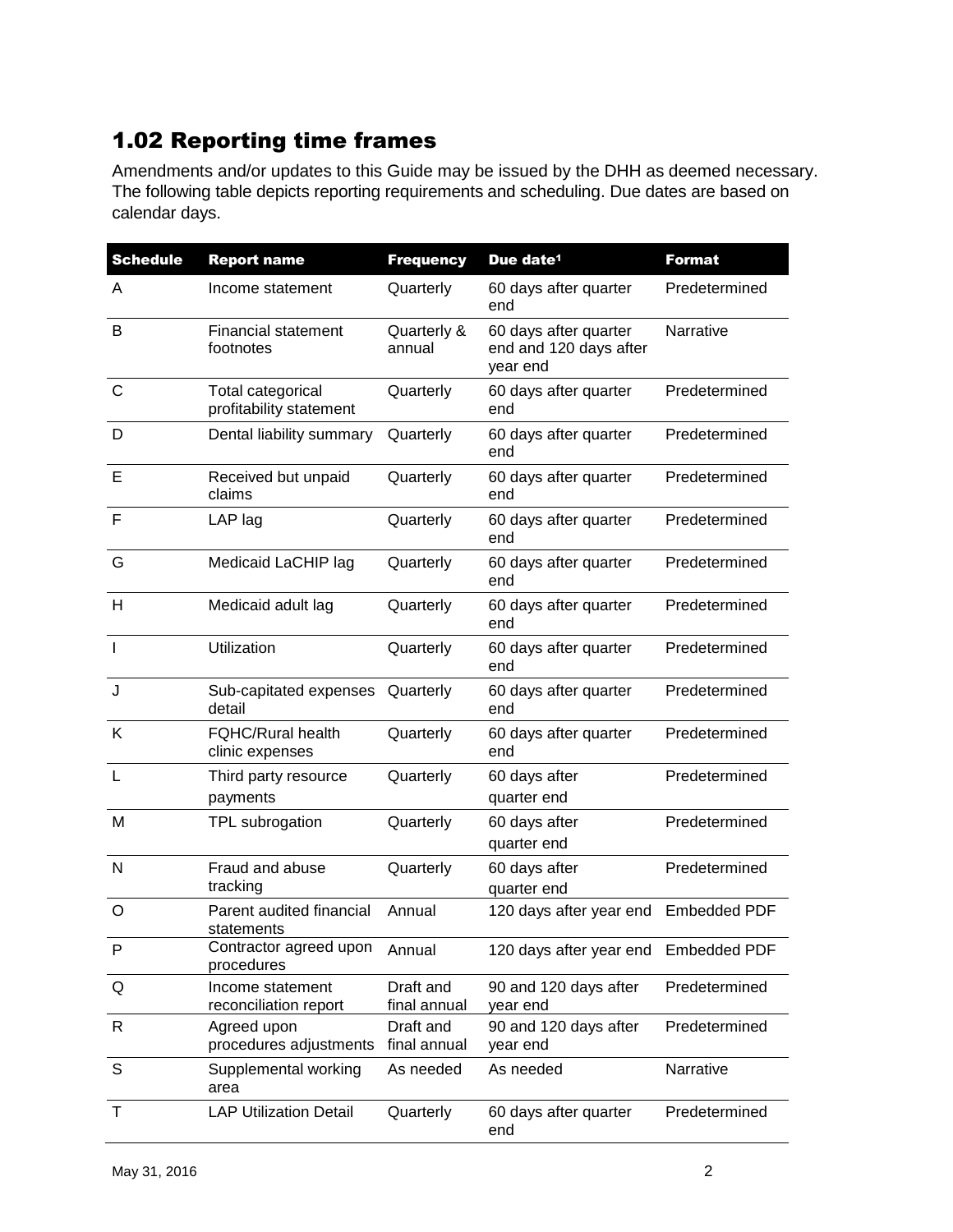| <b>Schedule</b> | <b>Report name</b>                                       | <b>Frequency</b> | Due date <sup>1</sup>                                              | <b>Format</b> |
|-----------------|----------------------------------------------------------|------------------|--------------------------------------------------------------------|---------------|
| U               | Medicaid/LaCHIP<br><b>Children Utilization</b><br>Detail | Quarterly        | 60 days after quarter<br>end                                       | Predetermined |
|                 | <b>Medicaid Adult</b><br><b>Utilization Detail</b>       | Quarterly        | 60 days after quarter<br>end                                       | Predetermined |
| Appendix A      | <b>Financial disclosure</b><br>statement                 | Annual           | 90 and 120 days after<br>year end, if adjustments<br>are necessary | Predetermined |

1 If a due date falls on a weekend or State-recognized holiday, reports will be due the next business day.

## 1.03 General instructions

**Generally accepted accounting principles (GAAP) are to be observed in the preparation of these reports. Specifically, all revenues and expenses must be reported using the accrual basis method of accounting.** 

Amounts reported to DHH under this Guide are to represent only **covered services** for recipients eligible for the Healthy Louisiana Program. Covered services are services that would be considered reimbursable under each Contractor's contract with DHH.

All quarterly and annual reports must be completed and submitted to DHH by the due dates outlined above. DHH may extend a report deadline if a request for an extension is communicated in writing and is received at least five business days prior to the report due date. Any request for extension must include the reason for delay and the date by which the report will be filed.

Most line and column descriptions within each report are self-explanatory and, therefore, constitute instructions. However, specific instructions are provided in instances when interpretation may vary. Any entry for which no specific instruction is provided should be made in accordance with sound accounting principles and in a manner consistent with related items for which instruction is provided.

The Contractor shall always utilize predefined categories or classifications before reporting an amount as "Other." For any material amount included as "Other," the Contractor is required to provide **a detailed explanation**. For this purpose, material is defined as comprising an amount greater than or equal to 5% of the total for each section. For example, if "Other Income" reported is less than 5% of Total Revenue, no disclosure is necessary. However, if "Other" miscellaneous dental expense is reported with a value that is equal to 5% or higher of Total Other Dental expenses, disclosure would be necessary. Such disclosure is to be documented on Schedule B – Footnotes, line item 3. Refer to the supplemental working area location if additional space is needed for disclosures.

Unanswered questions and blank lines or schedules will not be considered properly completed and may result in a resubmission request. Any resubmission must be clearly identified as such. If no answers or entries are to be made, write "None," not applicable (N/A) or "-0-" in the space provided.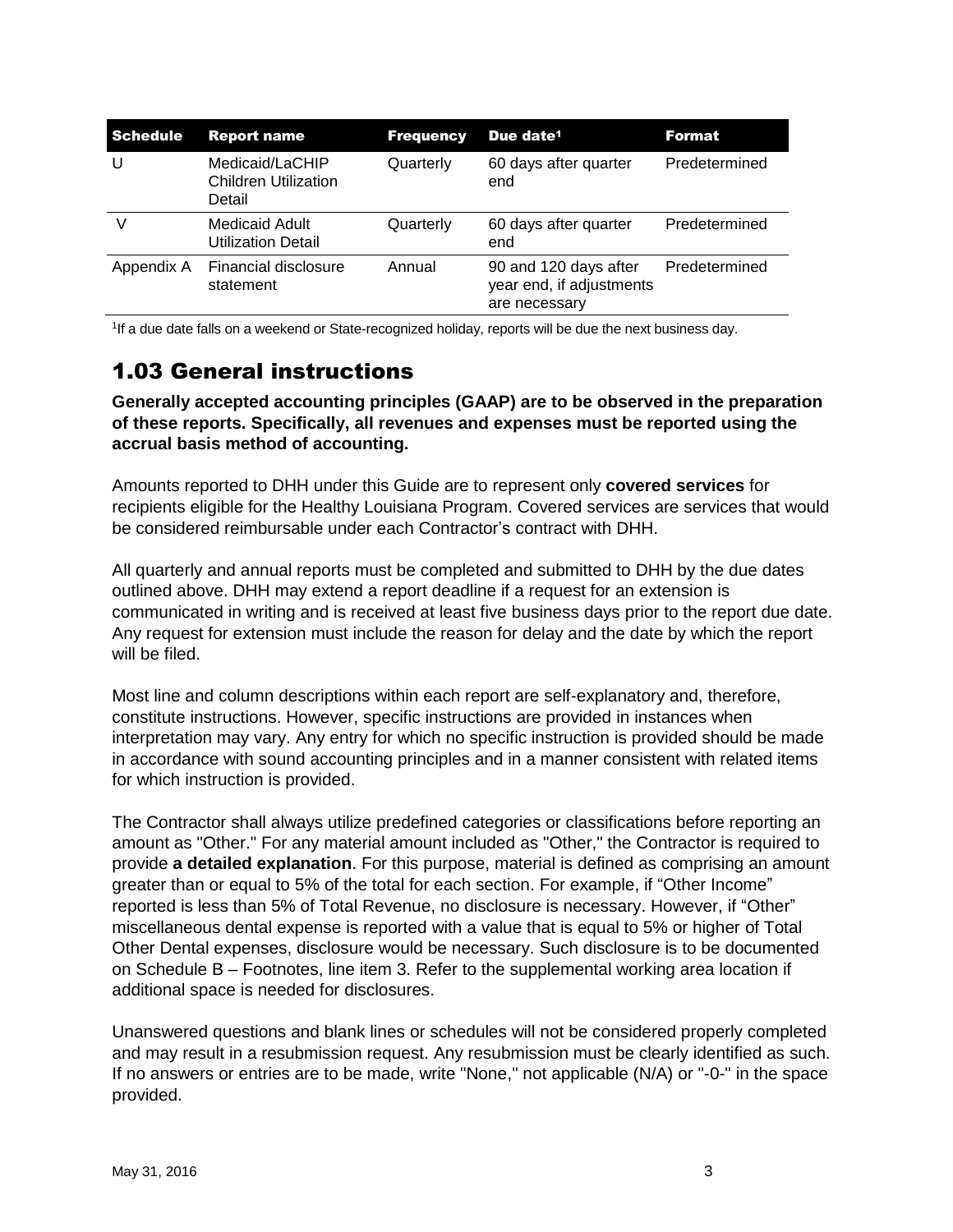**Input areas for the spreadsheet are shaded in red**. The Contractor should input amounts in whole dollars only. Amounts should be rounded up to or down to the nearest whole dollar. For example, \$1.49 would be rounded down and input as \$1; \$1.50 would be rounded up and input as \$2, the next whole number.

#### 1.04 Format and delivery

The Contractor will submit these reports both in hard copy and electronically, using the Excel spreadsheets on the template and in the format specified in this Guide without alteration. Please submit the completed reports and required supplemental materials, such as narrative support for "Other" categories that are considered material in nature, to:

Brandon Bueche Louisiana Department of Health and Hospitals Bureau of Health Services Financing 628 North 4th Street Post Office Box 91030 Baton Rouge, Louisiana 70821-9030

Electronic copies should be submitted to LA DHHS and LA DOI using the following e-mail addresses:

- **Brandon Bueche at DHHS: [Brandon.Bueche@la.gov](mailto:brandon.Bueche@la.gov)**
- Stewart Guerin at DOI: [sguerin@lsi.state.la.us](mailto:squerin@lsi.state.la.us)

#### 1.05 Certification statement

The purpose of the certification statement is to attest that the information submitted in the reports is current, complete and accurate. The statement should include the Contractor's name, date of the period end, preparer information and signatures. The certification statement must be signed by the Contractor's CFO or CEO.

#### 1.06 Financial statement check figures and instructions

In addition to the schedules that must be completed by the Contractor, the Guide includes a "Financial Statement Instruction and Check Figures Report" worksheet that evaluates the consistency of the values entered by the Contractor. The financial statement reporting template instructions and check figures tab lists the instructions for completing the spreadsheet, as well as check figures that identify any differences within specific schedules. The check figures must match prior to the submission of the quarterly and annual financial statements. If the audit check figures do not match, data should be corrected or an explanation should be provided in writing and submitted with the quarterly financial statement reporting package.

#### 1.07 Maintenance of records

The Contractor must maintain and make available to DHH upon request the data used to complete any reports contained within this Guide.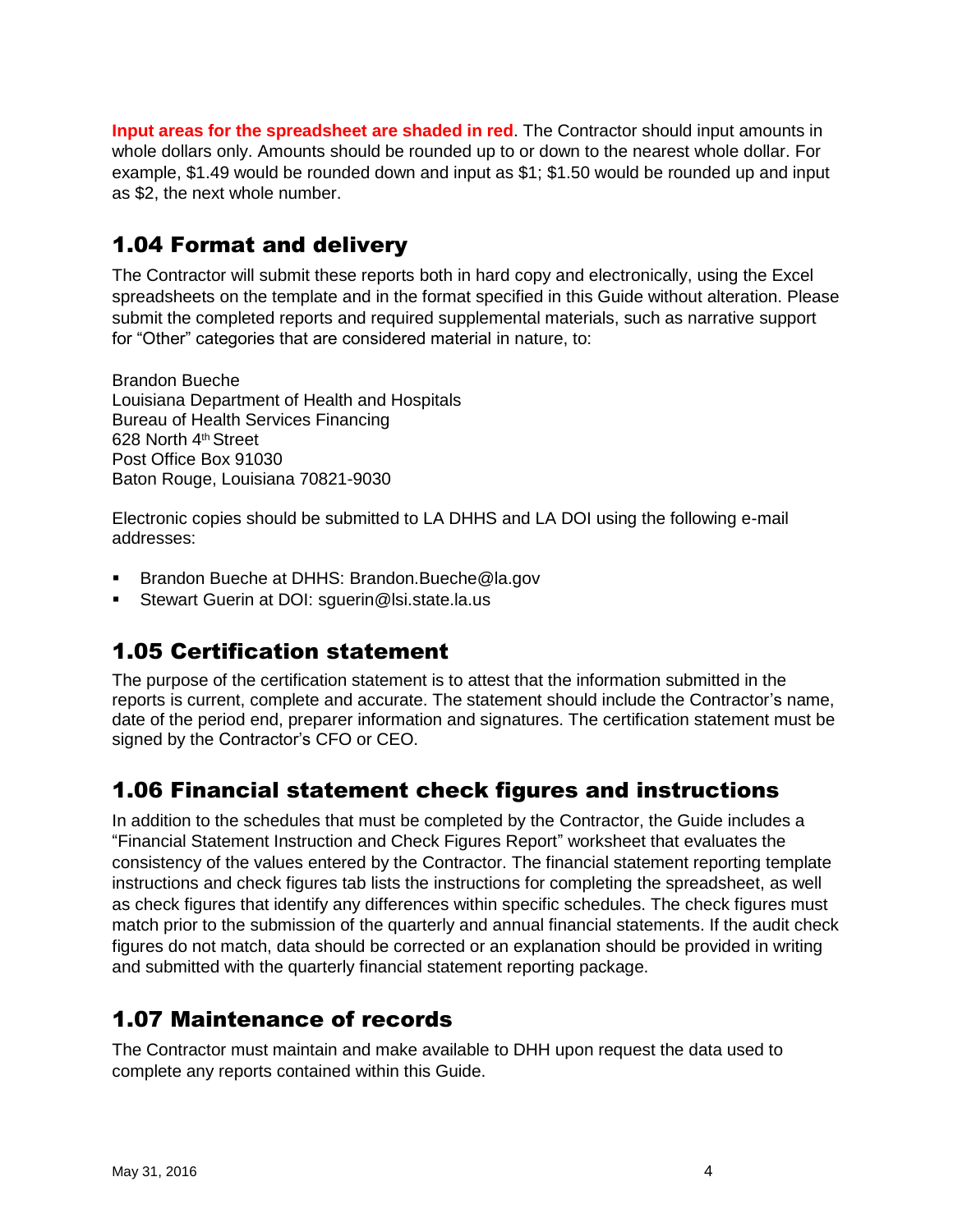2

## Quarterly report specifications

#### 2.01 Schedule A: Income statement

The Contractor shall report revenues and expenses using the full accrual method. The income statement, Schedule A, must agree with the total profitability by eligibility category report, Schedule C, for the quarterly reporting period.

| <b>Specification</b> | <b>Inclusion</b>                                                                                                                                                                                                                                           | <b>Exclusion</b> |
|----------------------|------------------------------------------------------------------------------------------------------------------------------------------------------------------------------------------------------------------------------------------------------------|------------------|
| Member months        | A member month is equivalent to one<br>member for whom the Contractor has<br>received or accrued capitation-based<br>revenue for the entire month.                                                                                                         |                  |
| Capitation revenue   | Revenue received and accrued on a<br>prepaid basis for the provision of covered<br>dental services.                                                                                                                                                        |                  |
| Investment income    | All investment income earned during the<br>period net of interest expense.                                                                                                                                                                                 |                  |
| Other income         | Revenue from sources not identified in<br>the other revenue categories. Describe<br>amounts in the footnotes in Schedule B.<br>Note: Material amounts (greater than 5%<br>of total assets) should be disclosed and<br>fully explained in a separate sheet. |                  |

Dental expenses and recoveries – All dental expenses must be reported net of third party reimbursement and coordination of benefits (e.g. other commercial insurance) and in correspondence with the identified categories of service in Schedule A. Expenses should be reported as paid and should not include changes in incurred but not paid (IBNP) estimates. Record changes in IBNP estimates in the appropriately described lines, corresponding to the detail provided in the lag tables from schedules F and G.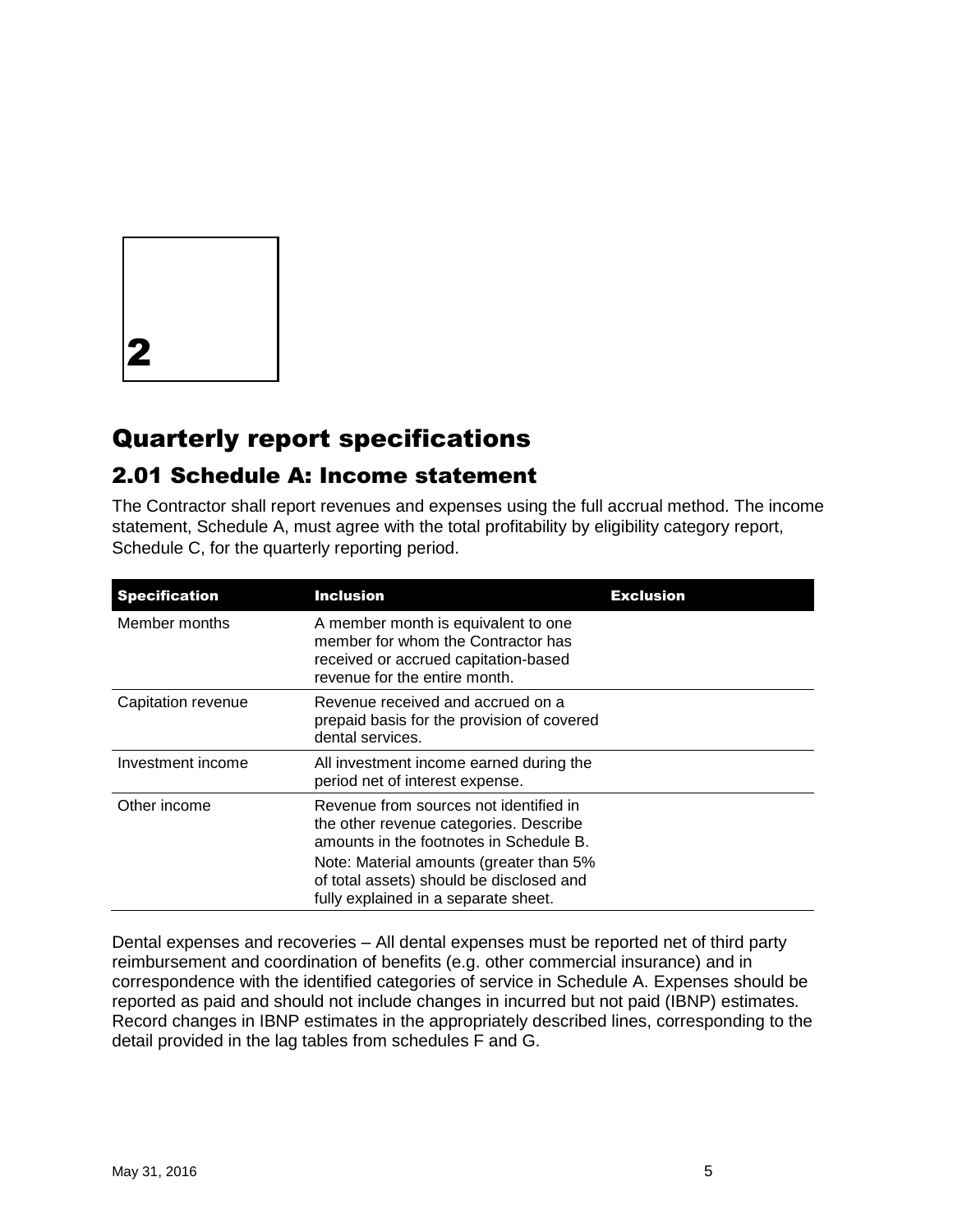| <b>Specification</b>                                          | <b>Inclusion</b>                                                                                                                                                           | <b>Exclusion</b>                                                                                                                                    |
|---------------------------------------------------------------|----------------------------------------------------------------------------------------------------------------------------------------------------------------------------|-----------------------------------------------------------------------------------------------------------------------------------------------------|
| Dental expenses -dental<br>provider, other dental<br>expenses | All contracted fee-for-service and<br>sub-capitation expenses as identified in<br>the categories of service groupings.<br>Descriptions are self-explanatory.               |                                                                                                                                                     |
| Dental expenses - other<br>and miscellaneous                  | Dental expenses that do not fall within the<br>categories of services as defined in the<br>reporting format.                                                               |                                                                                                                                                     |
|                                                               | Note: Material other amounts (greater than<br>5% of the individual sections of expense)<br>and "other expenses" should be disclosed<br>and fully explained in Schedule B.  |                                                                                                                                                     |
| Reinsurance premiums,<br>as applicable.                       | Reinsurance premium payments and stop<br>loss payments should be separately<br>reported as premium payments.                                                               |                                                                                                                                                     |
| Reinsurance recoveries,<br>as applicable.                     | Reinsurance recoveries associated with<br>the premiums paid in the line item above.                                                                                        |                                                                                                                                                     |
| Third party liability<br>subrogation                          | Cost-sharing revenue, including third party<br>sources received on a cash basis for<br>subrogation recovery efforts that could not<br>be directly associated with a claim. | Do not include coordination<br>of benefit payments that are<br>deducted from payments to<br>providers in the normal<br>course of claims processing. |
| Fraud and abuse<br>recoveries                                 | Payments to the Contractor as a result of<br>DHH, Contractor, or Provider sponsored<br>recovery efforts.                                                                   |                                                                                                                                                     |
| Other recoveries                                              | Other recoveries of dental claims<br>previously paid not included in a category<br>above.                                                                                  |                                                                                                                                                     |

Administrative expenses – Administrative expenses are divided into activities that improve health and dental care quality and those that are other, general, and operational, to perform necessary business functions. Use the following guidance for reporting activities that meet the criteria for improving health and/or dental care quality.

#### *Administration – Oral Health care Quality Improvement expenses*

#### *Activity requirements*

Activities conducted by the Contractor to improve quality must meet the following requirements. The activity must be designed to:

- **IMPROPED ORBIGE 1999** Improve oral health care quality.
- **Increase the likelihood of desired oral health outcomes in ways that are capable of being** objectively measured and producing verifiable results and achievements.
- **Be directed toward individual enrollees, or incurred for the benefit of specified segments of** enrollees, or provide oral health improvements to the population beyond those enrolled in coverage as long as no additional costs are incurred due to the non-enrollees.
- Be grounded in evidence-based dentistry, widely-accepted best clinical practice, or criteria issued by recognized professional dental associations, accreditation bodies, government agencies, or other nationally-recognized health or dental care quality organizations.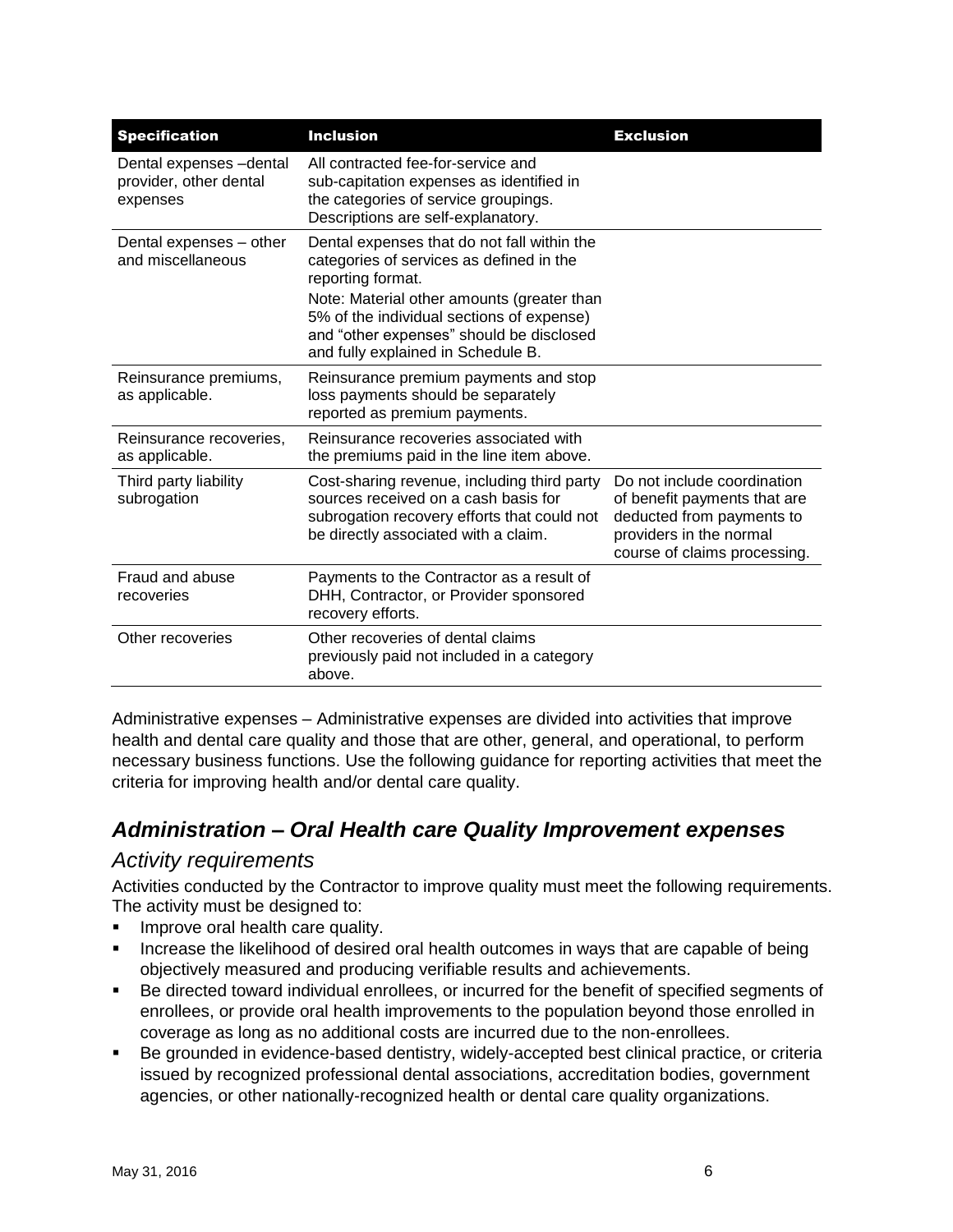**IMPROVE ORTH ON DEALTH INCOMES, including increasing the likelihood of desired outcomes** compared to a baseline and reduce oral health disparities among specified populations.

Some examples of quality improvement activities include the direct interaction of the Contractor (including those services delegated by subcontract) with providers and the enrollee or the enrollee's representative (for example, face-to-face, telephonic, web-based interactions or other means of communication) to improve oral health outcomes, including activities such as:

- Identifying and addressing ethnic, cultural or racial disparities in effectiveness of identified best clinical practices and evidence-based medicine.
- Quality reporting and documentation of care in non-electronic format.
- **Health information technology to support these activities.**
- Accreditation fees directly related to quality of care activities.

*Improve patient safety, reduce dental errors and lower infection rates –* Examples of activities primarily designed to improve patient safety, reduce medical and dental errors and lower infection and mortality rates include:

- The appropriate identification and use of best clinical practices to avoid harm.
- Activities to identify and encourage evidence-based dentistry in addressing independently identified and documented clinical errors or safety concerns.
- Activities to lower the risk of facility-acquired infections.
- Any quality reporting and related documentation in non-electronic form for activities that improve patient safety and reduce dental errors.
- Health information technology to support these activities.

*Implement, promote, and increase wellness and health activities –* Examples of activities primarily designed to implement, promote and increase wellness and health activities include:

- Wellness/lifestyle coaching programs designed to achieve specific and measurable improvements.
- **Coaching programs designed to educate oral health conditions.**
- Actual rewards, incentives, bonuses, and reductions in copayments (excluding administration of such programs) that are not already reflected in payments or claims.
- Any quality reporting and related documentation in non-electronic form for wellness and health promotion activities.
- Coaching or education programs and oral health promotion activities designed to change member behavior and conditions.
- **Health information technology to support these activities.**
- Enhancing the use of health care data to improve quality, transparency and outcomes, and support meaningful use of health information technology.

#### *Exclusions*

Expenditures and activities that **must not be included** in quality improving activities are:

- Those that are designed primarily to control or contain costs.
- The *pro rata* share of expenses that are for lines of business or products other than Louisiana Medicaid.
- Those which otherwise meet the definitions for quality improvement activities, but which were paid for with grant money or other funding separate from DHH capitation payments.
- Those activities that can be billed or allocated by a provider for care delivery and which are, therefore, reimbursed as clinical services.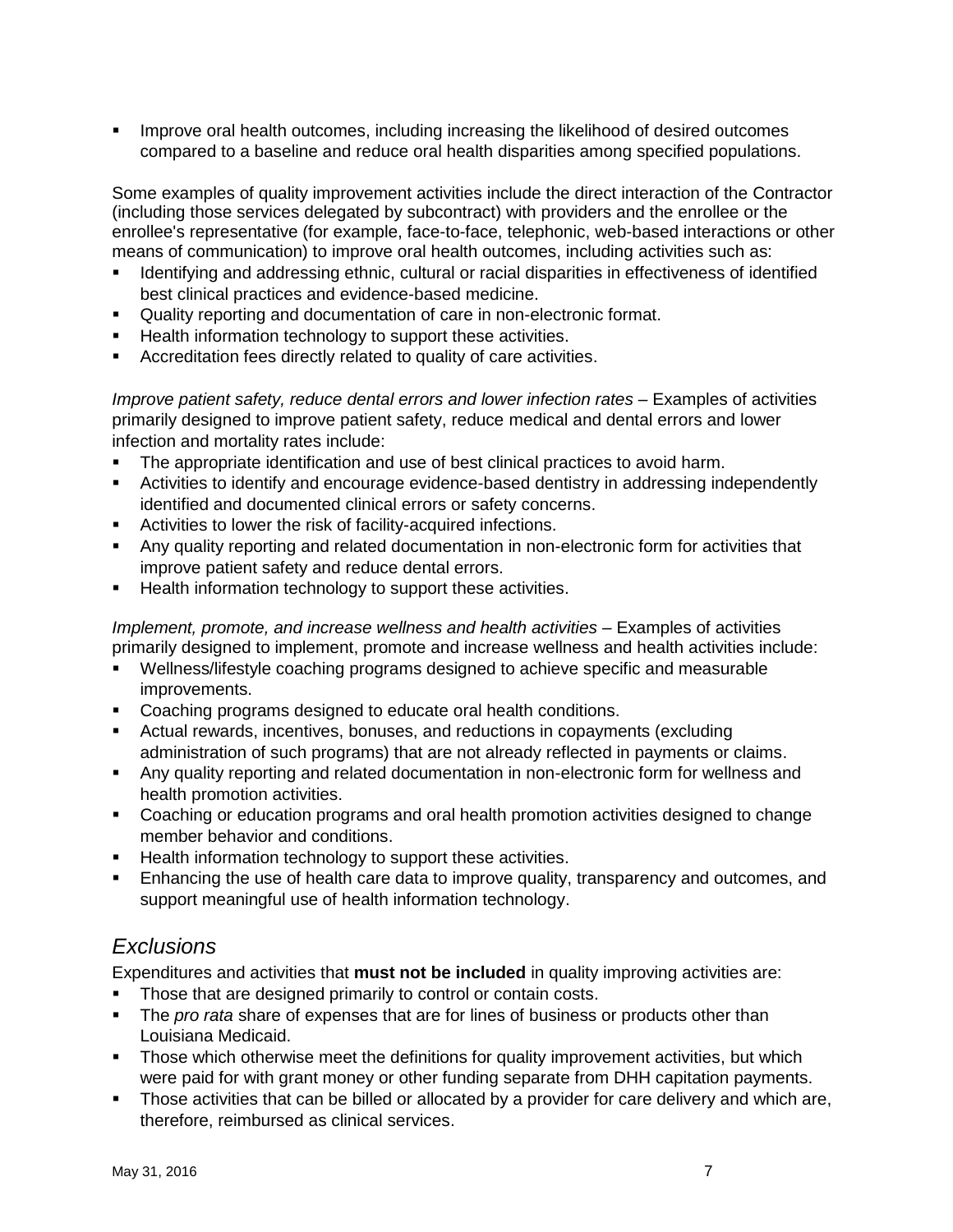- Establishing or maintaining a claims adjudication system, including costs directly related to upgrades in health information technology that are designed primarily or solely to improve claims payment capabilities or to meet regulatory requirements for processing claims [for example, costs of implementing new administrative simplification standards and code sets adopted pursuant to the Health Insurance Portability and Accountability Act (HIPAA), 42 USC 1320d-2, as amended, including the new ICD-10 requirements].
- That portion of the activities of health care professional hotlines that does not meet the definition of activities that improve health quality.
- All retrospective and concurrent utilization review.
- **Fraud prevention activities, other than fraud detection/recovery expenses up to the amount** recovered that reduces incurred claims.
- The cost of developing and executing provider contracts and fees associated with establishing or managing a provider network, including fees paid to a vendor for the same reason.
- **Provider credentialing.**
- Costs associated with calculating and administering individual enrollee or employee incentives.
- **That portion of prospective utilization that does not meet the definition of activities that** improve health quality.
- State and federal taxes and regulatory fees.
- Any function or activity not expressly included in paragraph (c) of this section, unless otherwise approved by and within the discretion of DHH, upon adequate showing by the Healthy Louisiana Contractor that the activity's costs support the definitions and purposes described above or otherwise support monitoring, measuring or reporting health care quality improvement.

Other administrative expenses – The following expenses are designated as other administrative expenses:

| <b>Specification</b>                            | <b>Inclusion</b>                                                                                                                                                                                                                                                                                       | <b>Exclusion</b> |
|-------------------------------------------------|--------------------------------------------------------------------------------------------------------------------------------------------------------------------------------------------------------------------------------------------------------------------------------------------------------|------------------|
| Utilization management<br>and concurrent review | Utilization management activities that<br>manage medically-necessary covered<br>services, as well as prospective and<br>concurrent utilization review.                                                                                                                                                 |                  |
| Network development and<br>credentialing costs  | Contracting, provider credentialing, and<br>provider education.                                                                                                                                                                                                                                        |                  |
| Member services                                 | Member service/support and grievance<br>and appeals, including recipient<br>enrollment.                                                                                                                                                                                                                |                  |
| General and operational<br>management           | General and Operational Management -<br>Senior operational management and<br>general administrative support [e.g.,<br>administrative assistants, public relations<br>(to the extent that it does not relate to<br>marketing or member/enrollment services<br>as described below), receptionist, etc.]. |                  |
| Accounting and finance                          | Accounting and finance expenditures.                                                                                                                                                                                                                                                                   |                  |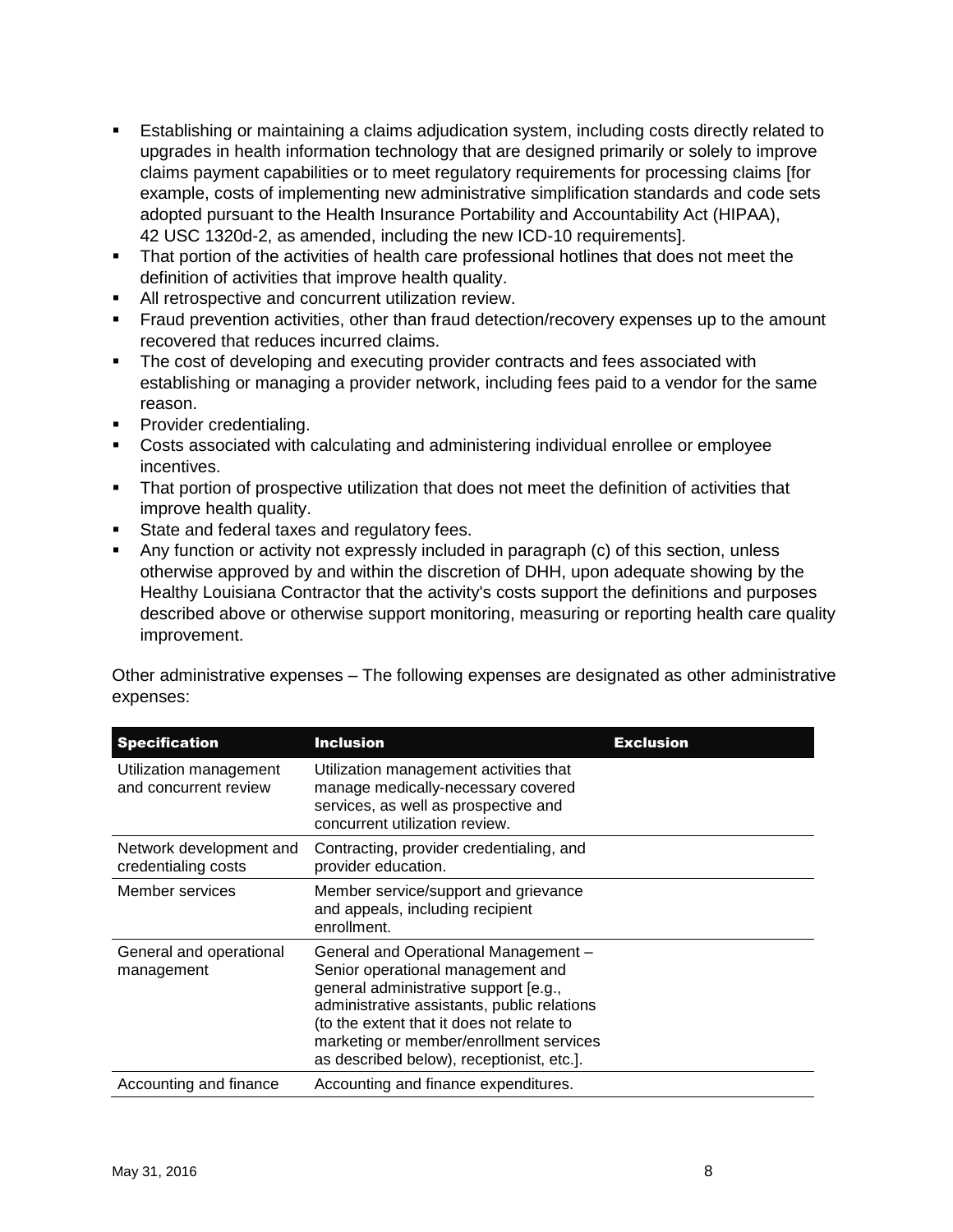| <b>Specification</b>                               | <b>Inclusion</b>                                                                                                                                                                                                                                                                                                                                    | <b>Exclusion</b>                                  |
|----------------------------------------------------|-----------------------------------------------------------------------------------------------------------------------------------------------------------------------------------------------------------------------------------------------------------------------------------------------------------------------------------------------------|---------------------------------------------------|
| Claims and<br>referral/authorization<br>processing | Processing of Provider Payments -<br>Expenditures related to the processing<br>and authorizing of provider payments.                                                                                                                                                                                                                                |                                                   |
| Information systems                                | Information systems and<br>communications.                                                                                                                                                                                                                                                                                                          |                                                   |
| Administrative services<br>only (ASO) cost         | Vendor-related expenditures for the<br>processing of provider payments.                                                                                                                                                                                                                                                                             |                                                   |
| Other direct costs                                 | Administrative Business Expenditures -<br>Rent, utilities, office supplies, printing and<br>copier expenses, marketing materials,<br>training and education, recruiting,<br>relocation, travel, depreciation and<br>amortization, and other miscellaneous<br>administrative expenses. Payments to<br>incent providers to submit encounter<br>forms. |                                                   |
| Indirect costs - corporate<br>overhead allocations | Corporate Overhead Allocations -<br>Management fees, and other allocations<br>of corporate expenses based on some<br>methodology [e.g., per member per<br>month (PMPM), percent of revenue,<br>percent of head counts and/or full time<br>equivalents (FTE), etc.].                                                                                 |                                                   |
| Sanctions and late<br>payment interest penalties   | Sanctions and other penalties paid or<br>accrued by the Contractor.                                                                                                                                                                                                                                                                                 |                                                   |
| Other administrative costs                         | Those administrative expenses not<br>specifically identified in the categories<br>above.<br>Note: Material amounts (greater than 5%<br>of total administrative expenses) should<br>be disclosed and fully explained in<br>Schedule B.                                                                                                               | Other administrative<br>expenses indicated above. |

Additional non-operating items are required to be reported within Schedule A. These items are described below:

|                         | Non-operating income/loss Any amounts relating to the<br>non-operating revenues and expenses. |
|-------------------------|-----------------------------------------------------------------------------------------------|
| Income taxes            | Income tax expense paid or accrued for<br>the period.                                         |
| Premium tax assessments | Premium taxes paid or accrued for the<br>period.                                              |
| Other                   | Any other income/loss not included<br>elsewhere in the income statement                       |
|                         | Note: Amounts should be disclosed and<br>fully explained in Schedule B.                       |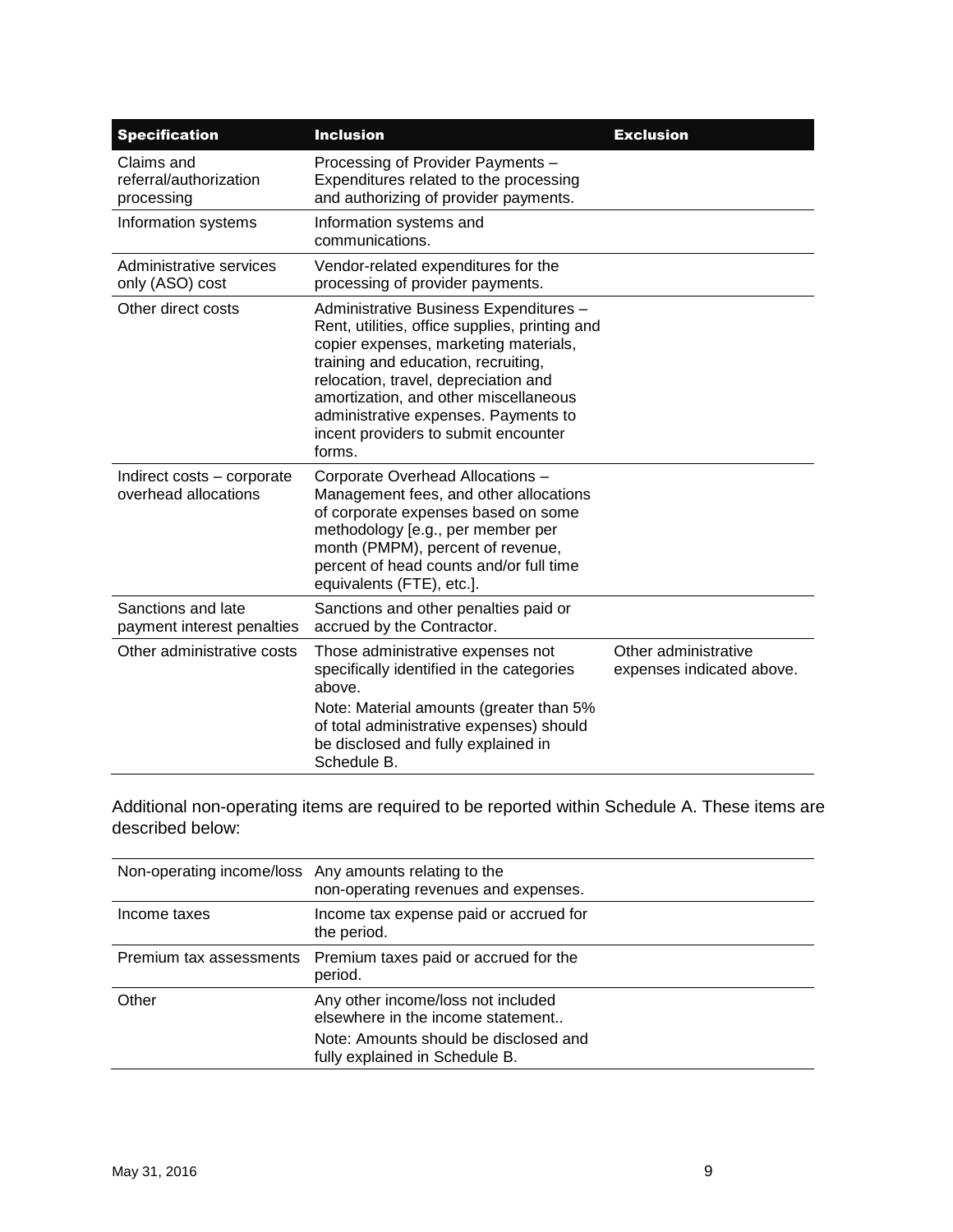#### *Allocation of expenses*

#### *General Requirements*

Each expense must be reported under only one type of expense unless a portion of the expense fits under the definition of, or criteria for, one type of expense and the remainder fits into a different type of expense, in which case the expense must be prorated between types of expenses. Expenditures that benefit lines of business other than Louisiana Medicaid must be reported on a pro rata share.

- Allocation to each category should be based on a generally-accepted accounting method that is expected to yield the most accurate results. Specific identification of an expense with an activity that is represented by one of the categories above generally will be the most accurate method. If a specific identification is not feasible, the Contractor must provide an explanation of why it believes the more accurate result will be gained from allocation of expenses based upon pertinent factors or ratios such as studies of employee activities, salary ratios, or similar analyses.
- Many entities operate within a group where personnel and facilities are shared. Shared expenses, including expenses under the terms of a management contract, must be apportioned pro rata to the entities incurring the expense.
- Any basis adopted to apportion expenses must be that which is expected to yield the most accurate results and may result from special studies of employee activities, salary ratios, capitation payment ratios or similar analyses. Expenses that relate solely to the operations of a reporting entity, such as personnel costs associated with the adjusting and paying of claims, must be borne solely by the reporting entity and are not to be apportioned to other entities within a group.

## 2.02 Schedule B: Financial statement footnotes

The financial statement footnotes are designed to present information regarding organizational structures and changes to reimbursement methodologies, as well as an area to explain other amounts not specified in the reporting package. The following list is not exclusive of explanations that may be useful to DHH. Additional lines for required explanations are provided beginning in line 27. Appendix A includes required annual financial disclosures. On a quarterly basis, only include narrative and applicable supporting schedules for material changes to items described in the following table:

|   | <b>Footnote disclosure requirements</b>                                           | <b>Indicate</b><br>as N/A if<br>no<br>reportable<br>items |
|---|-----------------------------------------------------------------------------------|-----------------------------------------------------------|
|   | Organizational structure                                                          |                                                           |
| 2 | Summary of significant accounting policies changes                                |                                                           |
| 3 | Other amounts included in the financial statements > 5% of the reporting category |                                                           |
| 4 | Pledges, assignments and guarantees                                               |                                                           |
| 5 | Statutory deposits or performance bond changes                                    |                                                           |
| 6 | Material adjustments to financial statements                                      |                                                           |
|   | Changes to liability estimation methodologies or margin assumptions               |                                                           |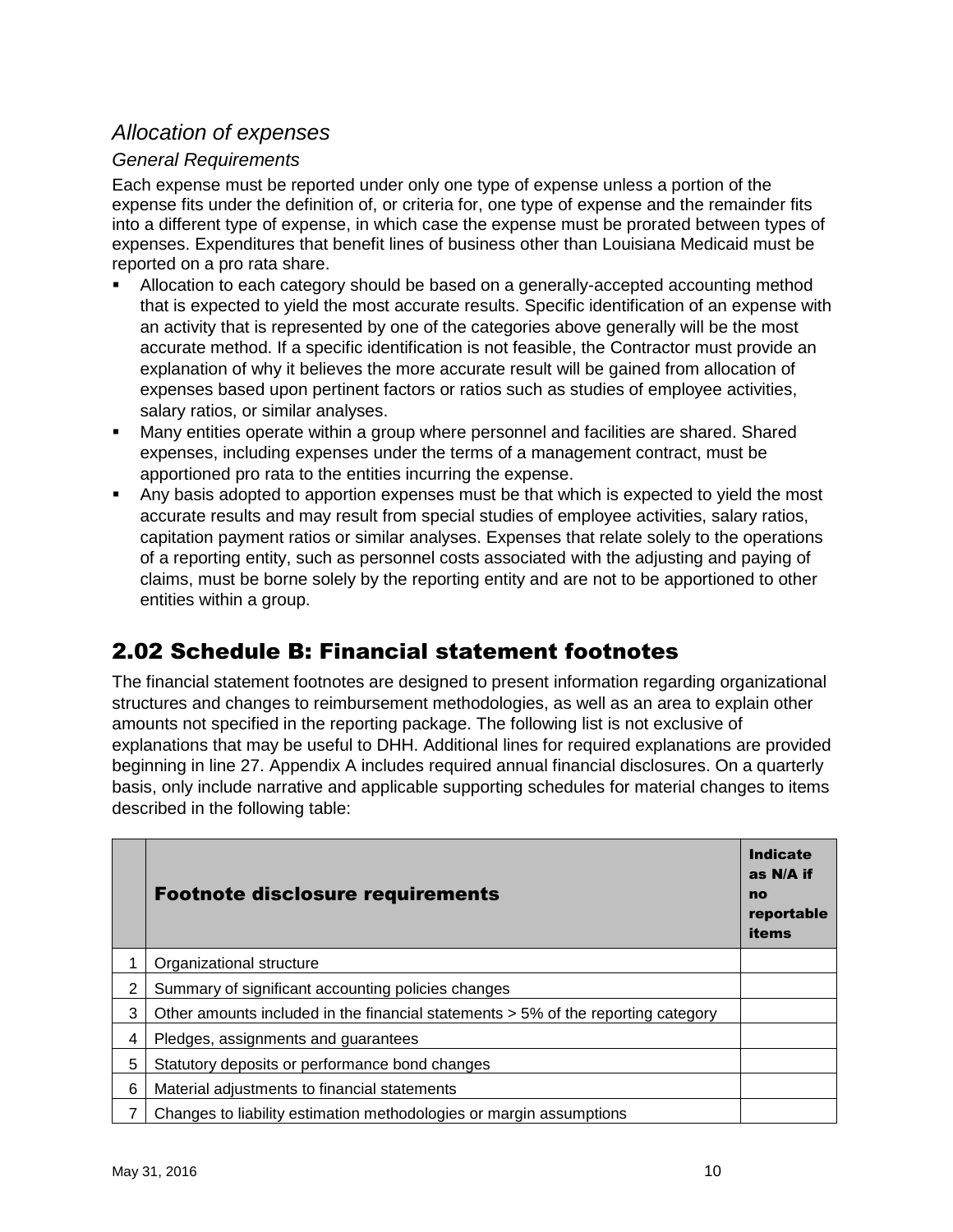|    | <b>Footnote disclosure requirements</b>                                               | <b>Indicate</b><br>$as N/A$ if<br>no<br>reportable<br><b>items</b> |
|----|---------------------------------------------------------------------------------------|--------------------------------------------------------------------|
| 8  | Claims payable RBUCs analysis                                                         |                                                                    |
| 9  | <b>Contingent liabilities</b>                                                         |                                                                    |
| 10 | Due from/to affiliates (current and non-current)                                      |                                                                    |
| 11 | Related party transaction activities                                                  |                                                                    |
| 12 | Equity contributions or distributions/other activity                                  |                                                                    |
| 13 | Non-compliance with financial viability standards and performance guidelines          |                                                                    |
| 14 | Charitable contributions, penalties or sanctions included in the financial statements |                                                                    |
| 15 | Interest on late claims                                                               |                                                                    |
| 16 | Changes in provider reimbursement methodologies                                       |                                                                    |
| 17 | Changes to reinsurance or stop loss agreements                                        |                                                                    |
| 18 | Non-operating income/loss amounts observations                                        |                                                                    |
| 19 | Other Recovery amounts                                                                |                                                                    |
| 20 | Claims payment fluctuations reported in the lag reports, schedules F-G                |                                                                    |
| 21 | Unpaid claim adjustment expenses and methodology                                      |                                                                    |
| 22 | Premium deficiency reserves and methodology                                           |                                                                    |
| 23 | Allocation methodologies used for categorical profitability statements                |                                                                    |
| 24 | Administrative expense allocation methodology changes                                 |                                                                    |
| 25 | Non-covered services and amounts paid                                                 |                                                                    |
| 26 | Differences between premium assessment tax payments and capitated tax<br>provision    |                                                                    |

## 2.03 Schedules C: Quarterly profitability by population

#### groups

These reports are meant to provide detailed information on revenues and expenses pertaining to the Contractor for the current quarter for the populations selected by DHH. Schedule C is automatically calculated from the county-based profitability reports (income statements). The table below lists the population groups and associated data elements that help define each group for reporting purposes.

|                                    | Aid             |                  |
|------------------------------------|-----------------|------------------|
| <b>Population category</b>         | <b>Category</b> | <b>Rate Code</b> |
| LaCHIP Affordable Plan (LAP)       | 01              | 01C              |
| Medicaid/CHIP Children (Ages 0-20) | 02              | 02C              |
| <b>Medicaid Adults</b>             | 03              | 03C              |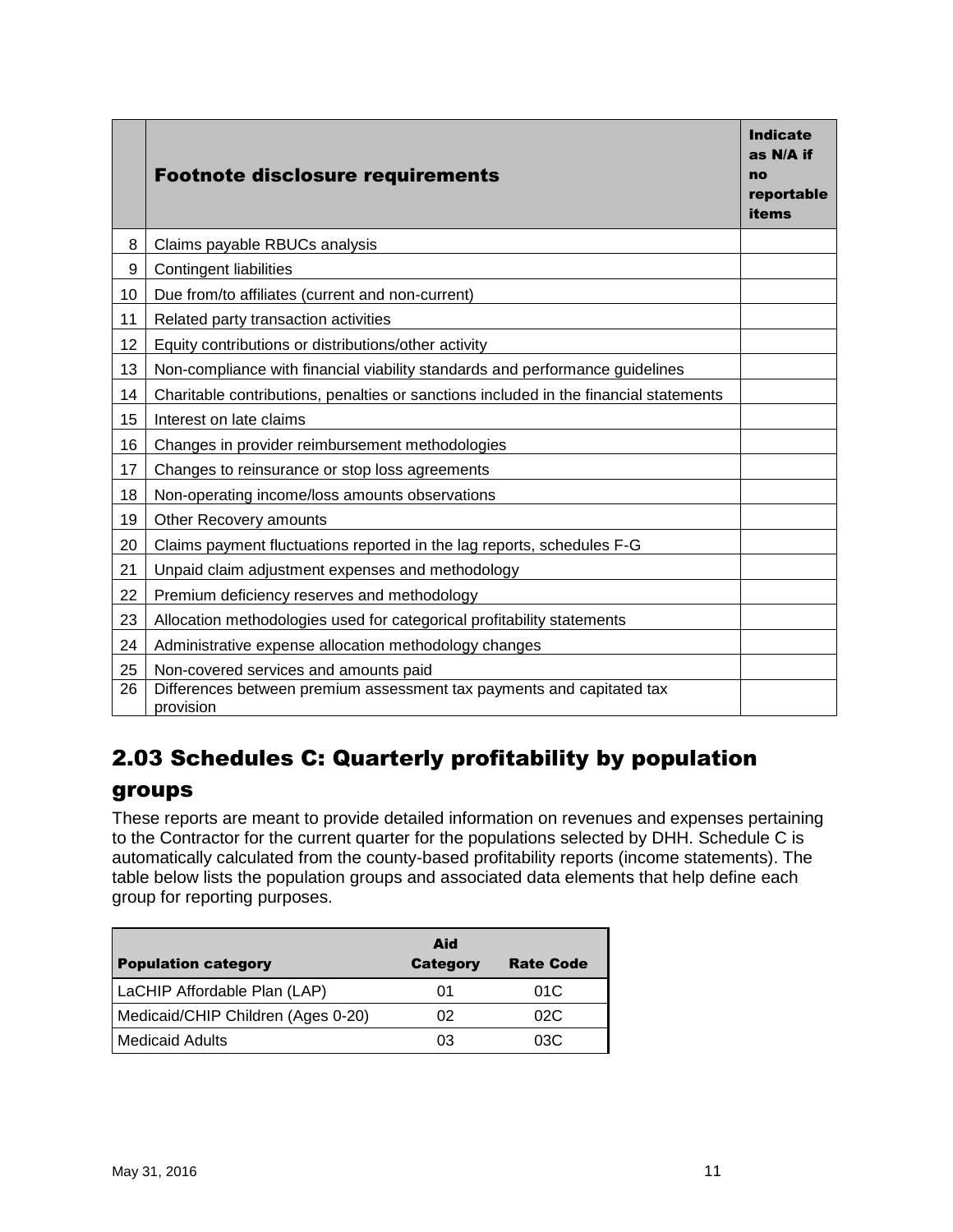## 2.04 Schedule D: Dental liability summary

This schedule combines summary information from the following schedules:

- Received but unpaid claims report.
- Dental provider services lag schedule.
- Other dental lag schedule.

The amounts to include in the rows and columns are self-explanatory, with a description at the bottom of the table on the following page of how the table is calculated. Prepare this schedule for both quarterly and YTD amounts.

| <b>Dental cost</b><br>grouping | <b>Paid claims</b>                                           | <b>RBUC</b>                                                         | <b>IBNR</b>                                                                                      | <b>Current</b><br>period<br>ending<br><b>IBNP</b>            | <b>Current</b><br>period<br>beginning<br><b>IBNP</b>                          | <b>Total</b><br>recognized<br>incurred<br>claims |
|--------------------------------|--------------------------------------------------------------|---------------------------------------------------------------------|--------------------------------------------------------------------------------------------------|--------------------------------------------------------------|-------------------------------------------------------------------------------|--------------------------------------------------|
| Dental<br>provider<br>services | $$ -$                                                        | $$ -$                                                               | $$ -$                                                                                            | $\frac{1}{2}$                                                | $\mathsf{\$}$ -                                                               | $$ -$                                            |
| Other dental                   | $\mathsf{\$}$ -                                              | $$ -$                                                               | $$ -$                                                                                            | $$ -$                                                        | $$ -$                                                                         | $$ -$                                            |
| Total                          | $\frac{1}{2}$                                                | $$ -$                                                               | $$ -$                                                                                            | $\frac{1}{2}$                                                | $\mathcal{S}$ -                                                               | $\frac{1}{2}$                                    |
| Notes and<br>explanations:     | A                                                            | B                                                                   | C                                                                                                | D                                                            | E                                                                             | F                                                |
|                                | These<br>dollars are<br>produced by<br>the lag<br>schedules. | <b>These</b><br>amounts are<br>produced by<br>the RBUC<br>schedule. | These<br>amounts<br>should be<br>calculated<br>using the<br>following<br>formula:<br>$C = D - B$ | These<br>amounts are<br>produced by<br>the lag<br>schedules. | These<br>amounts are<br>produced by<br>the prior<br>quarter lag<br>schedules. | $F = (A + D) - E$                                |

The Dental Liability Summary report IBNR claims should be reported in the IBNR column by the appropriate category (e.g., dental provider and other dental). The total payable for outpatient, dental provider and other dental should agree with the totals on the corresponding lag schedules.

#### 2.05 Schedule E: Received but unpaid claims (RBUCs) report

RBUCs are to be reported by the appropriate expense (e.g., dental provider and other dental) and aging (e.g., 1–30 days, 31–60 days, 61–90 days, 91–120 days and greater than 120 days). Note that a claim becomes an RBUC the day it is received by the Contractor, not the day it is processed/adjudicated. For RBUC estimates, Contractors are encouraged to run reports close to the reporting deadline to determine a more accurate estimate of adjudicated and paid amounts for claims that were in process as of the reporting period. Claims that are still in process and not yet adjudicated require an estimation technique by the Contractor based on average payment amounts or historical payment-to-billed ratios. Any late payment interest penalty payments should be listed next to the vendor for which payments were made.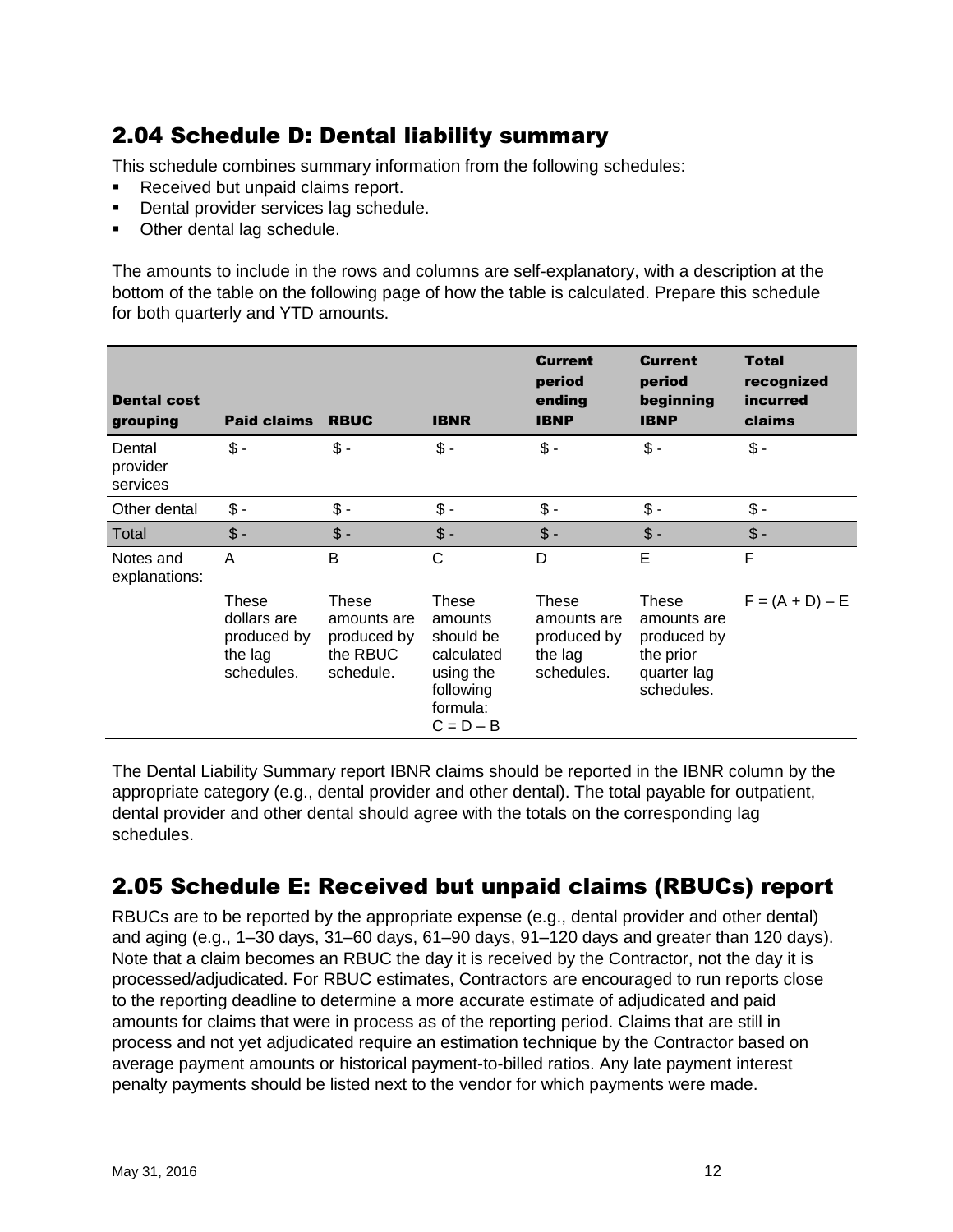#### 2.06 Schedules F – H: Lag reports

Schedules F through H request the same type of information, but for different populations – LAP, Medicaid/LaCHIP children and Medicaid adults. The tables are arranged with the month of service horizontally and the month of payment vertically. Therefore, payments made during the current month for services rendered during the current month would be reported in line 1, column C, while payments made during the current month for services rendered in prior months would be reported on line 1, columns D through AM. Lines 1 through 3 contain data for payments made in the current quarter. Earlier data on lines 4 through 37 shall match data on appropriate lines on the prior period's submission. If lines 4 through 37 change from the prior period's submission, include an explanation. The current month is the last month of the period that is being reported.

Analyzing the accuracy of historical dental claims liability estimates is helpful in assessing the adequacy of current liabilities. This schedule provides the necessary information to complete this analysis.

Dental costs must be reported net of third party liability (TPL) and coordination of benefits (COB). Claims liabilities should **not** include the administrative portion of claim settlement expenses. Any liability for future claim settlement expense **must be disclosed separately** from the unpaid claim liability in a footnote.

**Line 39** – **Global/subcapitation payments**: The Contractor should report global subcapitation payments on this line, by month of payment, and should not include this amount in any lines above line 39. Global/Subcapitation payments include:

- Global Capitation payments: Payments made to fully-delegated risk entities contracted with the Contractor. These types of payments are expected to be broken out between the outpatient facility, dental provider services, and other dental service lag reports.
- Subcapitation payments: Those services paid through a normal provider capitation agreement. Examples would include PMPM payments to a dental provider for a specified list of services or to a laboratory for a specified list of tests.

**Line 40** – **Settlements**: The Contractor should report payments/recoupments on lines 1 through 37 to the extent possible. If the Contractor makes a settlement or other payment that cannot be reported on lines 1 through 37 due to lack of data, the amount must be reported on line 40 with the payment month used as a substitute for the service month. The Contractor may use an alternative method of reporting settlements that restates prior period amounts to reflect an actual settlement for that month. **For all amounts reported on line 40, include a footnote explanation**. Do not include adjustments to IBNR amounts on this line.

Settlements should include payments to or refunds from providers that cannot be linked to a specific claim adjudicated through the payment system. For instance, fraud abuse recoupments, incentive payments and inaccurate payment settlement agreements with a provider that have not been captured through the claims payment system should be included.

**Line 41** – This line is the total amount paid to date (including subcapitation) for services rendered and should equal the sum of lines 38 through 40. This line will calculate automatically.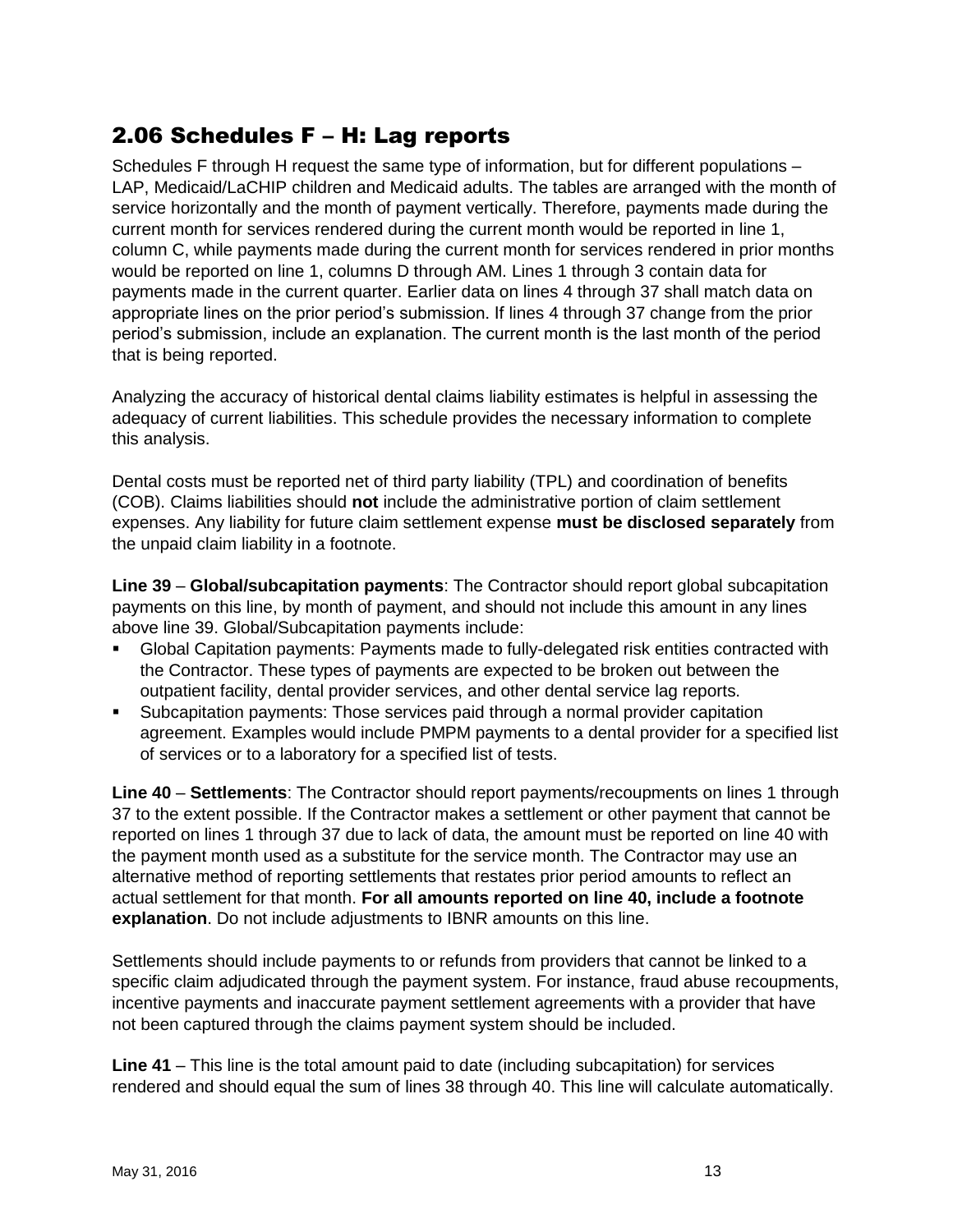**Line 42** – **Incurred but not reported (IBNR):** Amounts on this line represent the current estimates for unpaid claims, by month of service, for the past 36 months and the aggregate amount for all prior months. The Contractor must determine a new IBNR amount for each service month and include this amount on line 42. The development of each IBNR should be based on the most recent paid claims data.

**Line 43** – **Total incurred claims:** Total incurred claims is the sum of line 41 (amounts paid to date) and line 42 (IBNR). These amounts represent current estimated amounts ultimately to be paid for dental services by month of service for the past 36 months and for all months prior to the 36th month. Each amount represents the dental expense for a particular month, not including adjustments to prior month IBNR claims estimates. This amount is comprised of claims for the incurred month that are known to be paid by the end of the reporting quarter, plus claims for the incurred month estimated to be unpaid at the end of the reporting quarter. Also included are subcapitations and adjustments. This line will calculate automatically.

Do not include risk pool distributions as payments in these schedules.

Schedules F through G must provide data for the period beginning with the first month the Contractor is responsible for providing dental benefits to DHH recipients, and ending with the current month.

#### 2.07 Schedule I: Utilization report

The Contractor shall submit a summary of utilization and unit cost information during the current quarter. Data must reconcile to the consolidated financial submissions. Input areas are highlighted in red where data should be entered, including the quarterly member months.

Admissions, days, visits, and quantities should be reported on an incurred basis for the quarter being reported upon, as counted from authorizations or claims adjudication data. Estimates for claims still not received as of the report due date should be estimated so that the utilization is representative of the actual occurrence of services performed for the reporting period.

| <b>Service measure</b>      | <b>Measure</b> | <b>Type of utilization/</b><br>proxy | <b>Definitions</b>                                                                                                                           |
|-----------------------------|----------------|--------------------------------------|----------------------------------------------------------------------------------------------------------------------------------------------|
| Dental provider<br>services | <b>Visits</b>  | Quantity/services                    | A visit is defined as one or more<br>professional contacts between a patient<br>and a unique dental provider on a<br>unique date of service. |
|                             |                |                                      | Include data for which the Contractor is<br>both the primary payer and the<br>secondary payer.                                               |

#### 2.08 Schedule J: Sub-capitation expense report

This report is a summary of sub-capitation expenses, by population group, by individual expense line item. If other capitation agreements exist and are listed in the miscellaneous dental expense line item, please describe the capitation agreement in the financial statement footnotes.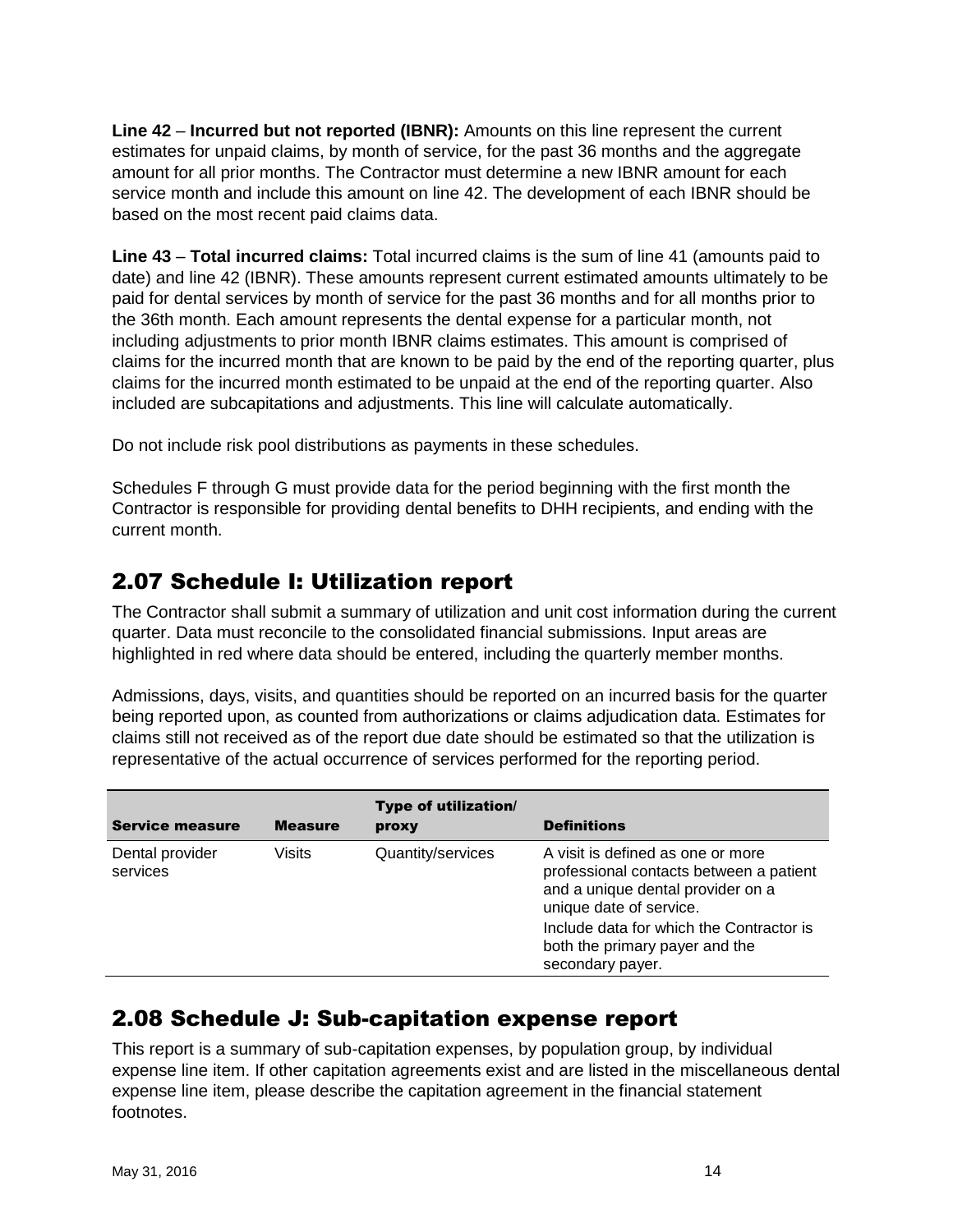#### 2.09 Schedule K: FQHC and rural health clinic report

This report is a summary of Contractor payments to Federally Qualified Health Centers (FQHCs) and rural health clinics (RHCs) for dental services, and a comparison of those payments to each FQHC's or RHC's Prospective Payment System (PPS) rates. The Contractor is to reimburse FQHCs/RHCs the PPS rates in effect on the dates of service for all encounters.

As PPS rates may vary by provider and change periodically, the schedule is designed to capture information by provider by quarter. List quarterly aggregate payments and encounters by provider, as well as the PPS rates in effect for the effective dates of service. In order for the reported payments to reconcile with other schedules, this schedule is designed for reporting based upon dates of service. Amounts reported should be based upon the Contractor's anticipated (accrued) payments for services even if actual payments have not yet been paid.

However, as PPS rates may change within a reporting period, reporting payments by quarter allows for direct comparison to such rates. Although only one entry per provider will typically be necessary within any given quarter, if payments change within a quarter (e.g. scope of service change, etc.), report the aggregate amounts on different lines for the same quarter corresponding to the different PPS rates for their effective periods. For example, if a PPS rate changed on 9/1/12 for FQHC A, report the aggregate payments and encounters for 7/1/12- 8/31/12 on one line, and the aggregate payments and encounters for  $9/1/12-9/30/12$  on another. Both lines can be referenced with the same quarterly identification, and a clarifying disclosure should be provided in Schedule R.

Quarterly references should coincide with the Contractor's fiscal year, with Q1 being the first quarter of the fiscal period, followed by Q2-Q4 respectively. Quarter months should always correspond to January-March, April-June, July-September, and October-December.

Encounters for FQHC/RHC providers are based upon the DHH definition of encounters for FQHC/RHC services, and is correlated to PPS rate determination. Report the number of encounters corresponding to the payments listed. Generally, in spite of the number of dental services provided on any given day (i.e. line detail), an enrollee receives one encounter per day.

The Contractor is responsible for reporting PPS rates in effect for the dates services were provided. PPS rates may be obtained from the provider or DHH, but should be the rates issued by DHH.

The Contractor's payments per encounter are automatically calculated within the report (Accrued Amounts divided by Encounters), as are the Equivalent PPS Payments (Encounters multiplied by the PPS Rates). Any variance between the Contractor's payments and the calculated PPS equivalents is also automatically calculated. Describe the reason for any variance, by provider, on Schedule R. Negative variances indicate the contractually required PPS rates have not been paid, and a complete explanation is required on Schedule R.

#### 2.10 Schedule L: Third party resource payments

This schedule provides detail regarding total claims payments and claims paid that had other coverage.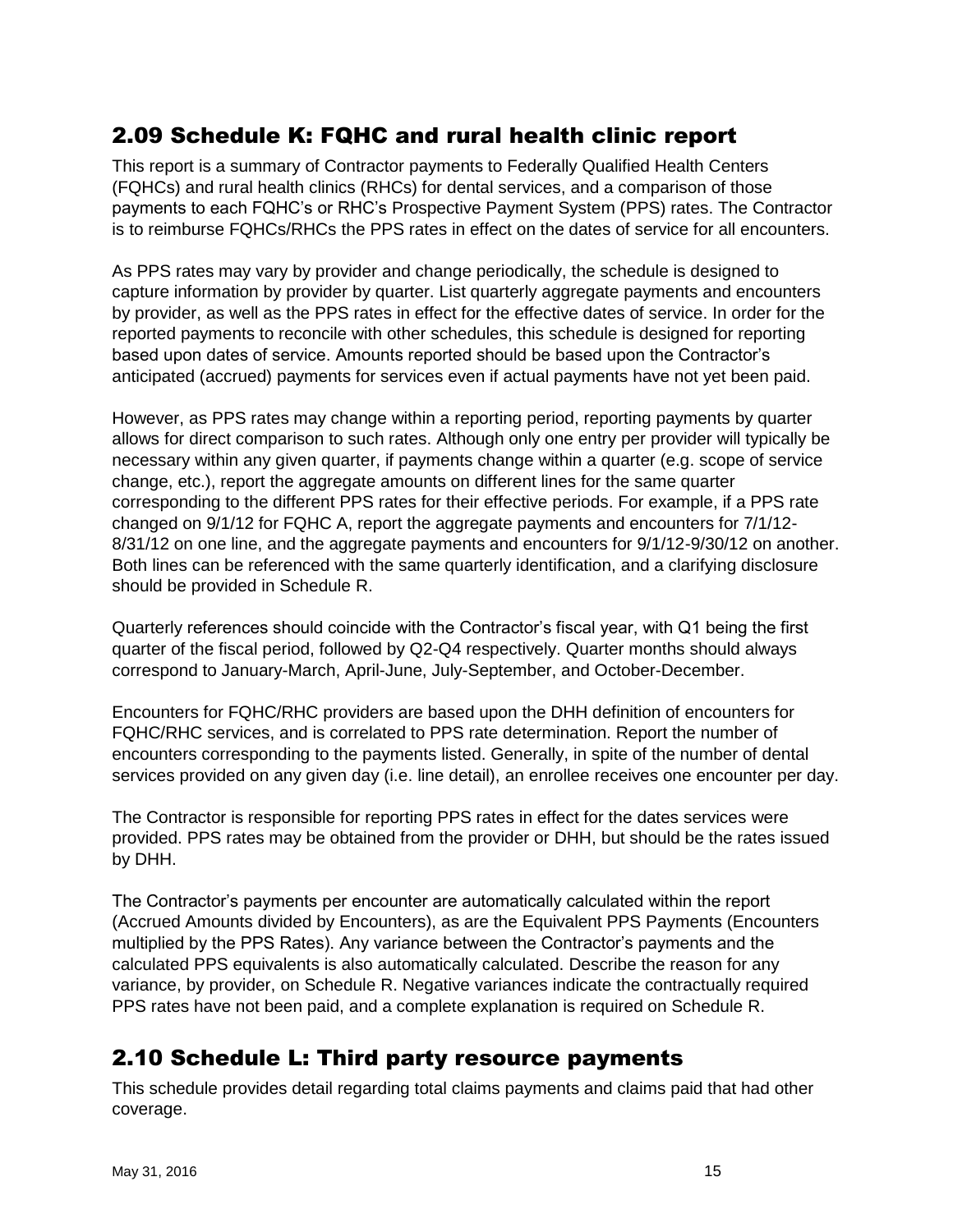- Count of total claims paid: report all claims paid by the Contractor during the reporting quarter. The count of total claims paid will only be entered within the "Commercial" section of the template. The "Medicare" and "Total" claims will populate automatically. **NOTE:** The count of total claims paid should be ALL claims paid by the Contractor and NOT only those claims that had commercial or Medicare as primary payor.
- Count of claims paid with other insurance indicated: report all claims paid by the Contractor during the reporting period where the member had other insurance coverage. This should include claims paid at \$0 due to other insurance payments greater than Contractor allowed amounts. In addition, claims should be reported even if the other insurance paid \$0.00 for the claim due to services not covered by other insurance. Please see below for examples. The count of claims reported here is a subset of the "count of total claims paid".
- Contractor allowed amount: report the Contractor allowed amount associated with the claims reported in "count of claims paid with other insurance indicated".
- Contractor paid amount: report the total Contractor paid amount associated with the claims reported in "count of claims paid with other insurance indicated".
- Other insurance paid amount: report the total amount paid by other insurers associated with the claims reported in "count of claims paid with other insurance indicated".

Examples are discussed below and illustrate how to report the information:

 The Contractor receives and pays a claim and the member has other coverage. The Contractor allowed amount for this service is \$50. However, the other insurance does not cover the Medicaid allowed service so other insurance pays \$0. For this report, the Contractor would report \$50 as Contractor allowed amount, \$50 as Contractor paid amount and \$0 as other insurance paid amount. This claim would be counted in both the "count of total claims paid" and the "count of claims paid with other insurance indicated."

Report the count of members with active TPL resources at the end of the quarter on line 4

## 2.11 Schedule M: Third party liability subrogation claims

List all new, active and closed subrogation cases for the quarter. Include the count of related subrogation claims for each case by the attorney name and/or case ID number. Indicate with a "Y" if the case is new, active or closed and whether the submitted encounter was adjusted for the recovery in the corresponding columns. Report any amount recorded as a public record lien for each case.

#### 2.12 Schedule N: Fraud and abuse activity

List all new, active and closed fraud and abuse cases for the quarter. Include the count of related claims for each case by the provider name and/or case ID number. Indicate with a "Y" if the case is new, active or closed, and whether the submitted encounter was adjusted for the recovery in the corresponding columns. Do not include member-specific names or identification numbers on the schedule.

#### 2.13 Schedule S: Supplemental working area

This schedule should be used by Contractors for working purposes or as a supplemental reference area for quarterly financial statement footnote disclosures.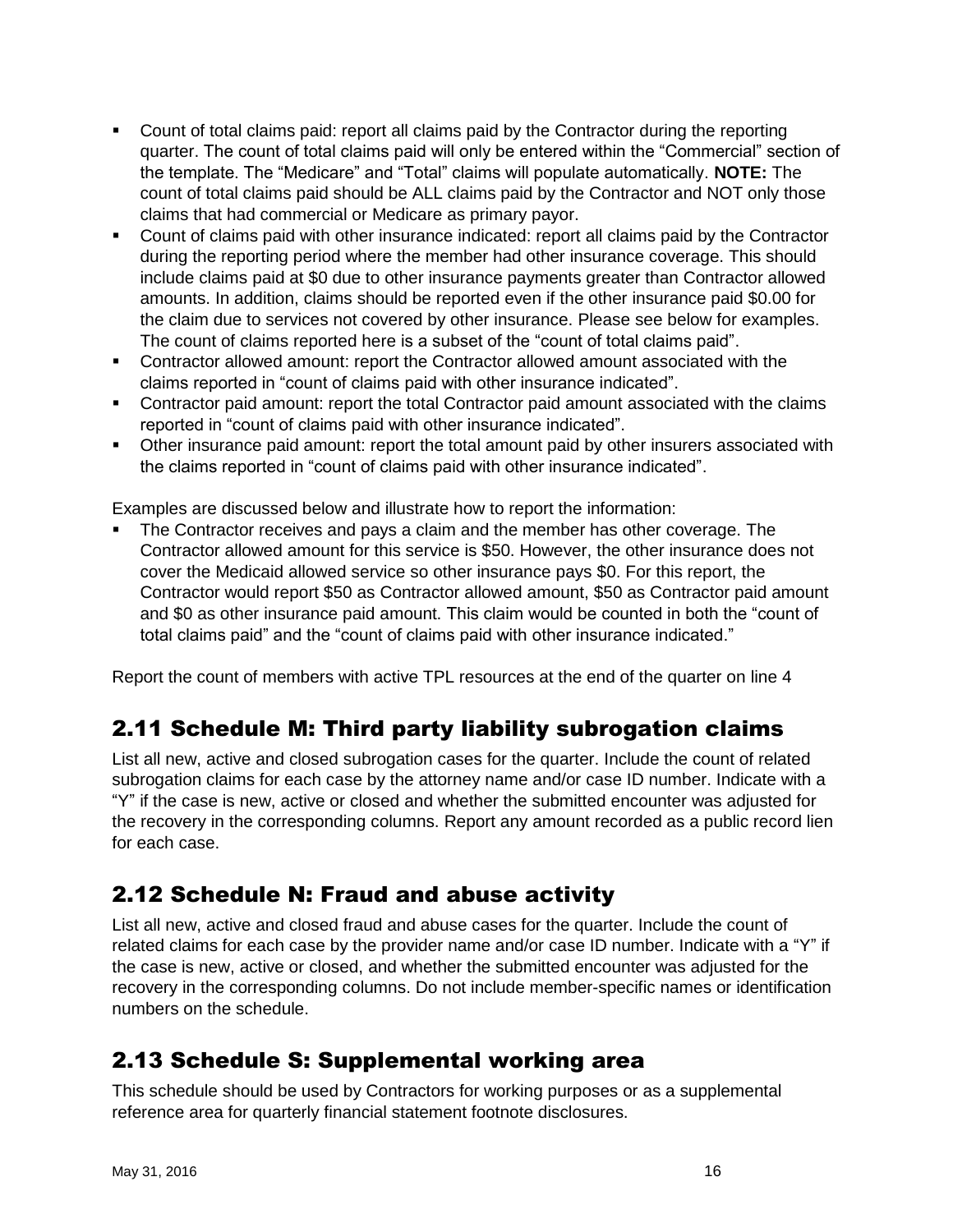

# Annual audit reporting requirements

## 3.01 Schedule N: Parent company audited financial statements

Insert the final audited parent company financial statements within this tab within 120 days after year end. Preferably, this can be accomplished by embedding the final balance sheet in PDF format.

## 3.02 Schedule P: Contractor agreed upon procedures

The agreed upon procedures are in effect for the annual reporting period ending each December 31st, and shall be submitted by June 30th of the subsequent year. Preferably, this can be accomplished by embedding the final audited financial statements in PDF format.

## 3.03 Schedule Q: Income statement reconciliation report

Any changes from the fourth quarter YTD quarterly submission schedules based upon the agreed upon procedures should be reconciled within this report.

## 3.04 Schedule R: Agreed upon procedures adjustment entries

This schedule should list annual agreed upon procedures adjustment entries, if applicable, with an explanation of each entry. Materiality threshold: Any adjustment that exceeds \$5,000, or all adjustments, if, in aggregate, they exceed 0.25% of capitation revenue must be reported as a line item. Adjustments that are \$5,000 or less may be excluded if, in aggregate, the sum total of all adjustments is less than 0.25% of capitation revenue from line 2 of Schedule A.

## 3.05 Schedule S: Supplemental working area

This schedule should be used by Contractors for working purposes or as a supplemental reference area for annual financial statement footnote disclosures.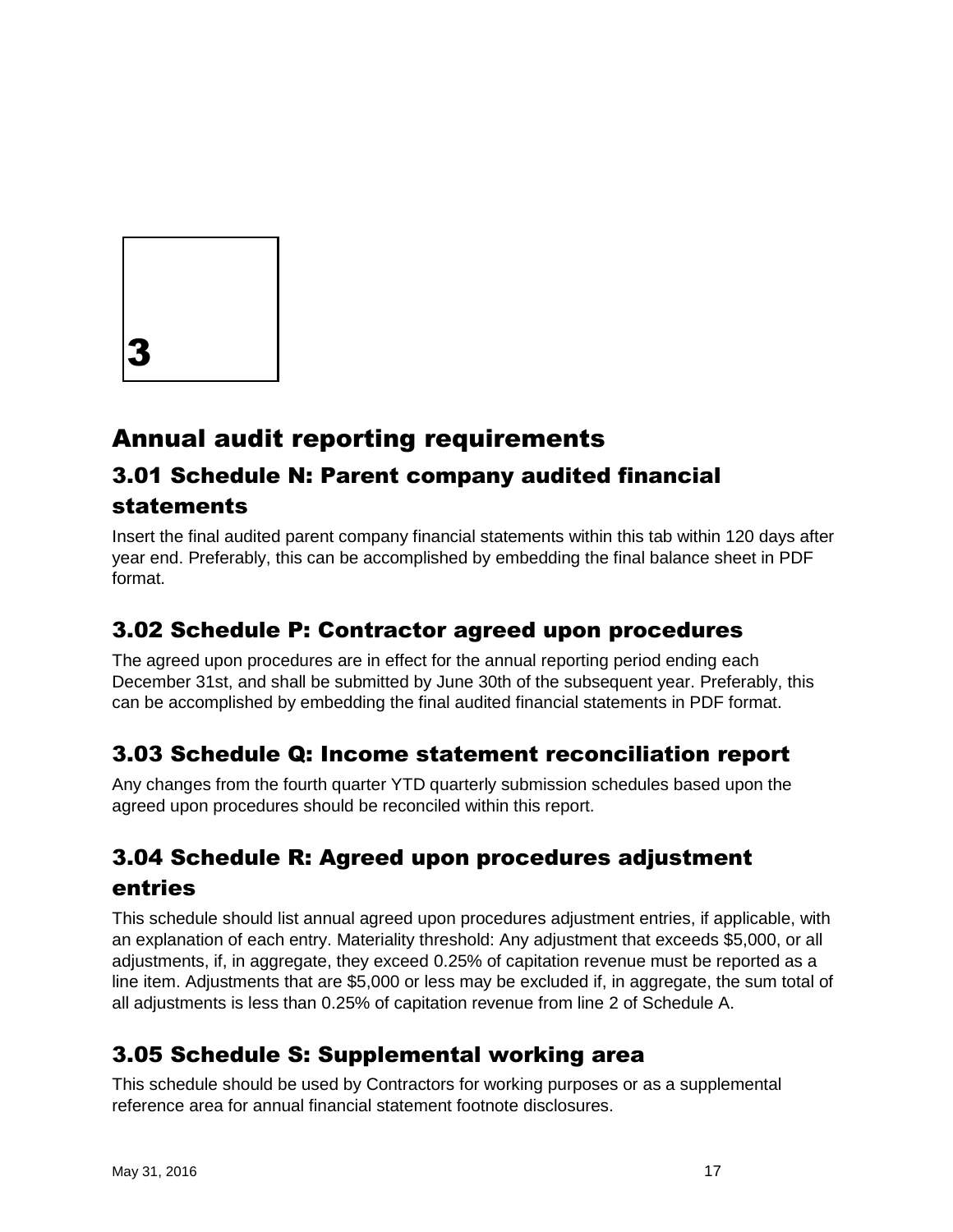## 3.06 Schedules T-V: Utilization Detail Report

The Contractor shall submit utilization detail and payment amount information for the current year. Data must reconcile to the consolidated financial submissions. Input areas are highlighted in red where data should be entered, including the quarterly member months.

Populate the "CDT or Encounter Code" columns with the appropriate procedure codes from the Current Dental Terminology (CDT) published by the American Dental Association. For dental services provided on an encounter basis (FQHC/RHC), populate the "CDT or Encounter Code" columns with the dental encounter code. For each code, indicate whether the unit of service is defined as visit, day, quantity, or other.

Provide supplemental information or notes, if any, on the Supplemental Working Area tab.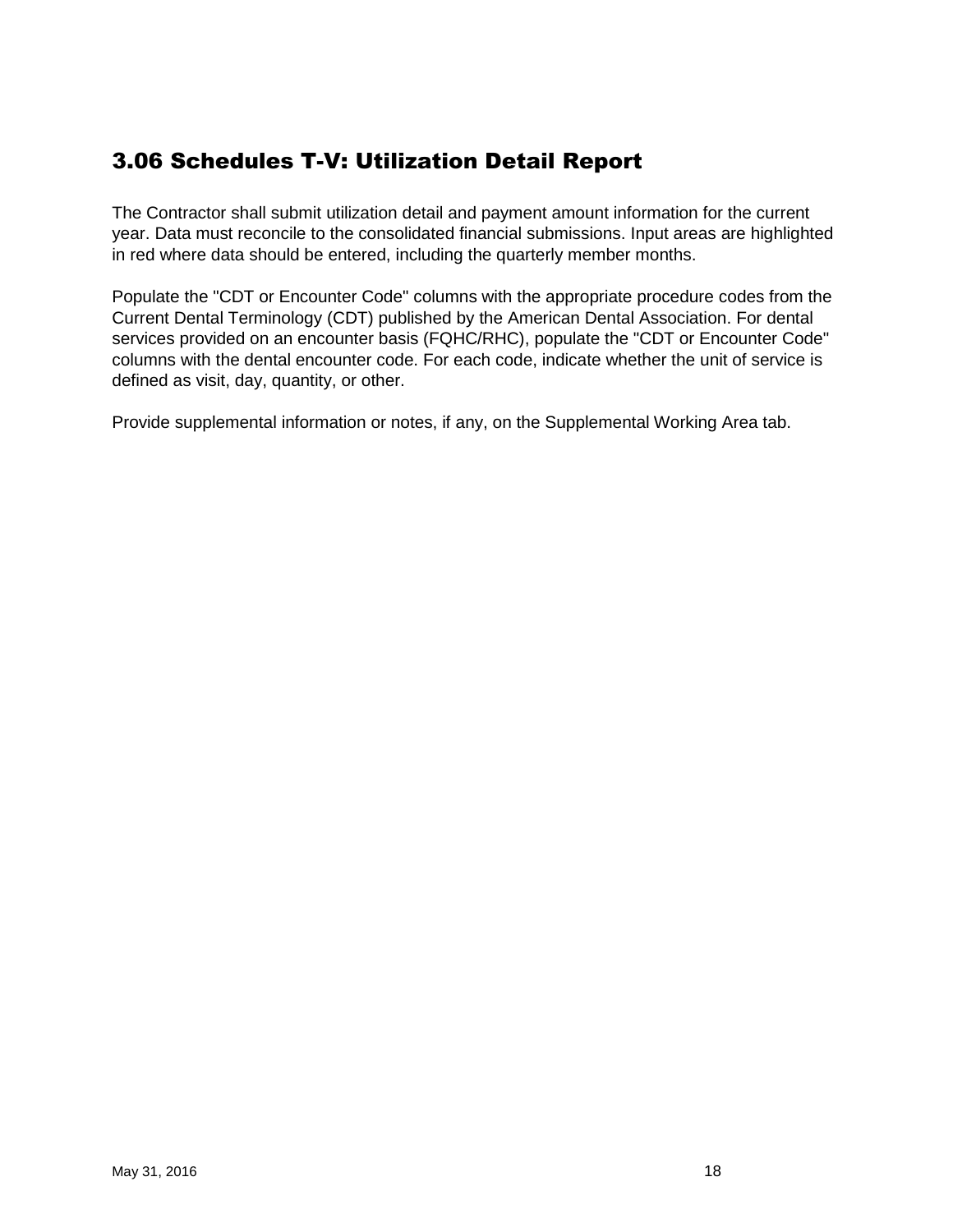Appendix A

# Annual financial statement disclosures and supplemental information requests

Appendix A is a separate Word® document of financial disclosure requirements and information requests that must be reported by the Contractor at year end. The schedule is in three sections and includes financial disclosures, related party transactions and supplemental information requests. The supplemental information requests may be inserted in either Appendix A, the supplemental working area on Schedule R, or a clearly labeled separate attachment.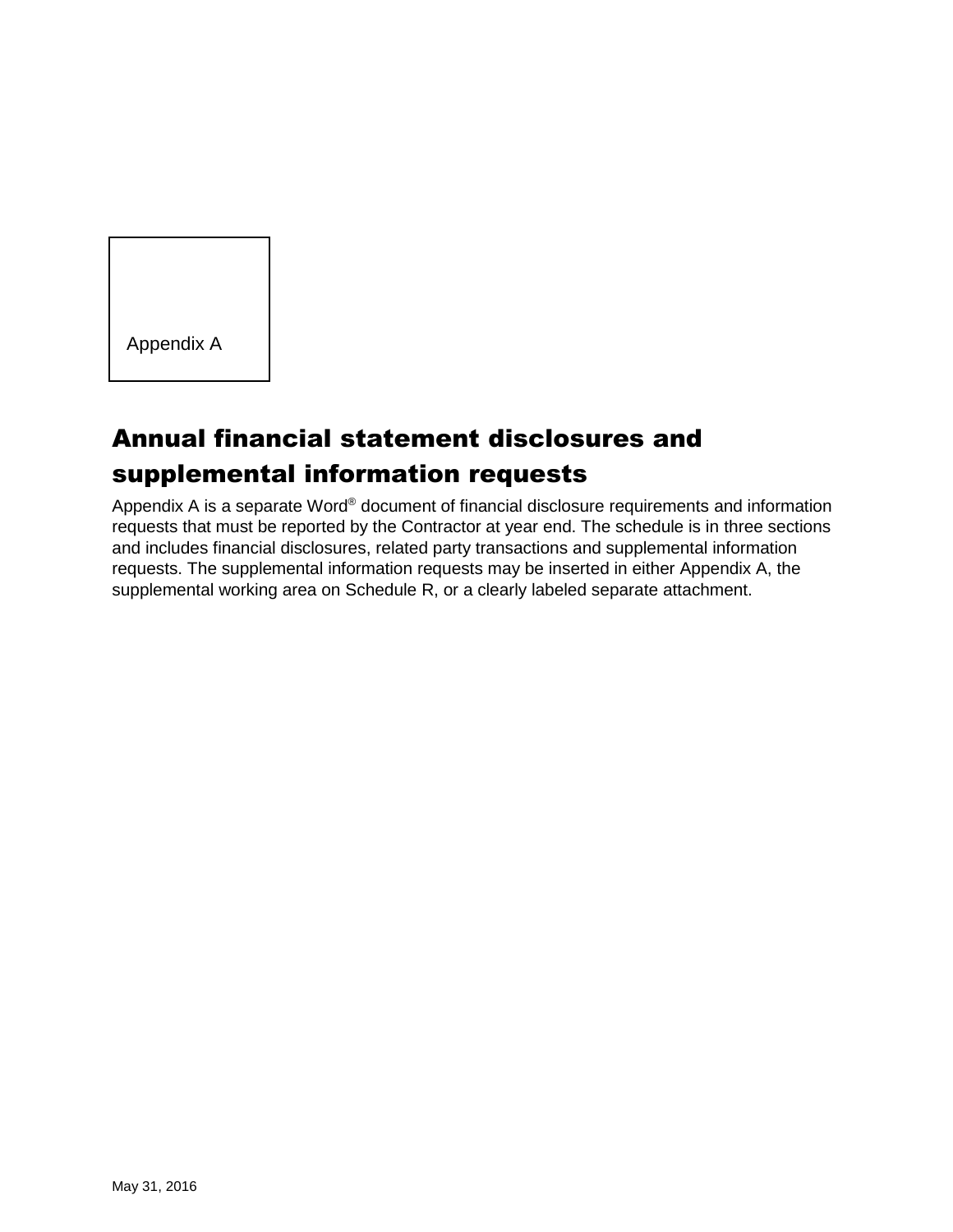Appendix B

# Health Insurance Provider Fee (HIPF) Reimbursement

If the DBPM is identified by the IRS as a covered entity and thereby subject to an assessed fee (Annual Fee) whose final calculation includes an applicable portion of the DBPM's net premiums written from DHH's Medicaid/Children's Health Insurance Program (CHIP) lines of business, DHH shall, upon the DBPM satisfying completion of the requirements below, make an annual payment to the DBPM in each calendar year to the IRS (the Fee Year). This annual payment will be calculated by DHH (and its contracted actuary) as an adjustment to each DBPM's capitation rates for the full amount of the Annual Fee allocable to LA Medicaid/CHIP with respect to premiums paid to the DBPM for the preceding calendar year (the Data Year). The adjustment will be to the capitation rates in effect during the Data Year.

> The DBPM shall, at a minimum, be responsible for adhering to the following criteria and reporting requirements:

Provide DHH with a copy of the final Form 8963 submitted to the IRS by the deadline listed in the HIPF Deliverables and Deadlines, below. The DBPM shall provide DHH with any adjusted Form 8963 filings to the IRS within five business days of any amended filing.

Provide DHH LA-specific Medicaid and CHIP-specific premiums included in the premiums reported on Form 8963 (including any adjusted filings) by the deadline listed in the HIPF Deliverables and Deadlines, below (for the initial Form 8963 filing) of the Fee Year and within five business days of any amended filing.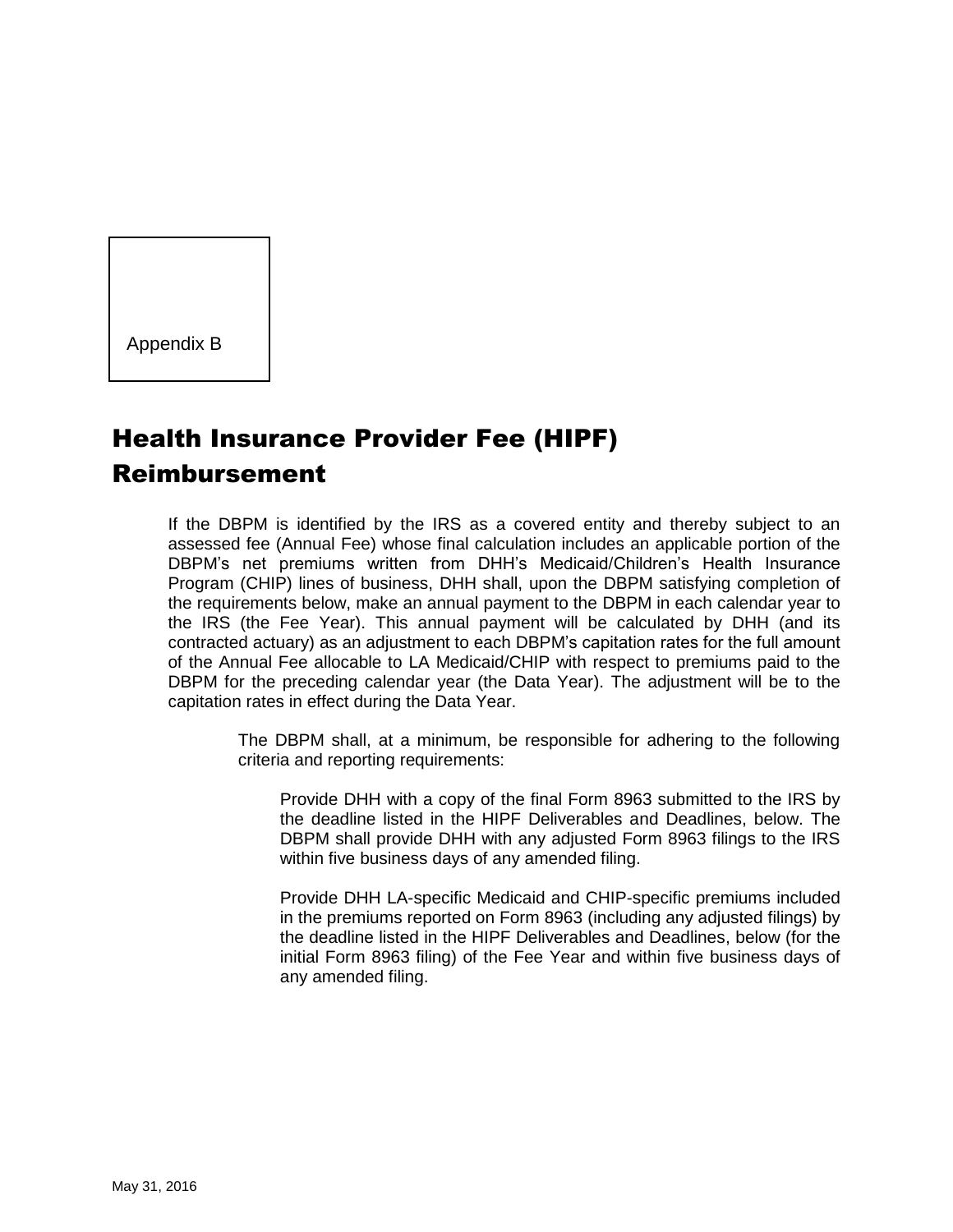If the DBPM's LA-specific Medicaid/CHIP premium revenue is not delineated on its Form 8963, the DBPM shall provide with its Form 8963 a supplemental delineation of LA-specific Medicaid/CHIP premium revenue that was listed on the DBPM's Form 8963 and a methodological description of how its LA-specific Medicaid/CHIP premium revenue (payments to the DBPM pursuant to this Contract) was determined. The DBPM will indicate for DHH the portion of the LA-specific Medicaid/CHIP premiums that were excluded from the Form 8963 premiums by the DBPM as Medicaid long-term care, if applicable, beginning with Data Year 2015.

The DBPM shall also submit a certification regarding the supplemental delineation consistent with 42 CFR 438.604 and 42 CFR 438.606.

If a portion of the LA-specific Medicaid/CHIP premiums were excluded from the Form 8963 premiums by the DBPM as Medicaid long-term care, the DBPM shall submit the calculations and methodology for the amount excluded.

Provide DHH with the preliminary calculation of the Annual Fee as determined by the IRS by the deadline listed in the HIPF Deliverables and Deadlines below.

Provide DHH with the final calculation of the Annual Fee as determined by the IRS by the deadline listed in the HIPF Deliverables and Deadlines below.

Provide DHH with the corporate income tax rates — federal and state (if applicable) — by the deadlines listed in the HIPF Deliverables and Deadlines, below, and include a certification regarding the corporate income tax rates consistent with 42 CFR 438.604 and 42 CFR 438.606

For covered entities subject to the HIPF, DHH will perform the following steps to evaluate and calculate the HIPF percentage based on the Contractor's notification of final fee calculation (that is, HIPF liability) and all premiums for the Contractor subject to Section 9010, as reported on the Contractor's Form 8963, and agreed reasonable by DHH.

Review each submitted document and notify the Contractor of any questions.

DHH will check the reasonableness of the DBPM's LA-specific Medicaid/CHIP premium revenue included on the DBPM's Form 8963/supplemental delineation. This reasonableness check will include, but may not be limited to, comparing the DBPM's reported LA-specific Medicaid/CHIP premium revenue to DHH's capitation payment records.

DHH and its actuary will calculate revised Data Year capitation rates and rate ranges to account for the LA portion (specific to this contract) of the Contractor's HIPF obligation per the IRS HIPF final fee calculation notice (as noted above). To calculate the capitation payment adjustment, the DHH will: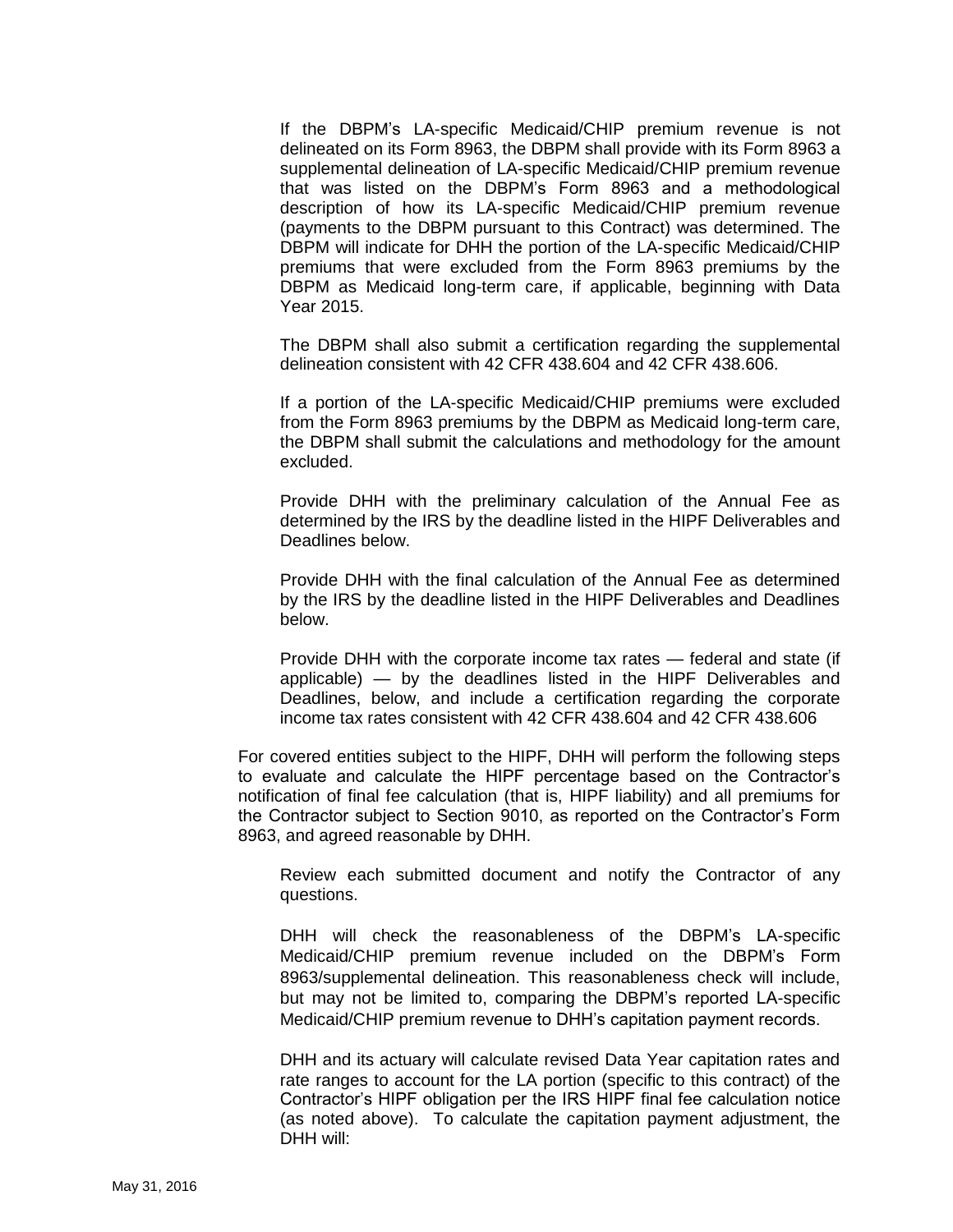- Step 1: Calculate the HIPF percentage based on the HIPF liability and all premiums for each entity subject to Section 9010.
- Step 2: Determine the total capitation revenue for the coverage in the data year for the Louisiana lines of business. The amount reported by the DBPM to the IRS, excluding any HIPF payments and accruals, will be compared to the revenue paid to the DBPM for the reporting year. If DHH determines the amounts are reasonably consistent, the reported figures from Form 8963, excluding any HIPF payments and accruals, will be used in the calculations.
- Step 3: Calculate the portion of the Step 2 capitation revenue that is subject to Section 9010. For example, if long-term care is a component of capitation revenue and not subject to Section 9010, adjust the total capitation revenue from Step 2 by such amounts.
- Step 4: Calculate the adjusted capitation revenue incorporating coverage of the HIPF and related taxes. The adjusted capitation revenue will include the Step 3 capitation revenue, the HIPF and the federal corporate income tax and state premium taxes applicable to the additional HIPF revenue.

Calculate the adjusted revenue as follows, where: Step 3 = Cap Rev Step 3 capitation revenue PremTaxes% = State premium tax percentage AvgFIT% = Entity's federal corporate income tax rate

| (Step 3 Cap Rev) $x(1 - PremTaxes%)$                 |  |
|------------------------------------------------------|--|
| 1 - PremTaxes% - (HIPF% / $(1 - \text{AvgFIT% } )$ ) |  |

- Step 5: Calculate the amount of the HIPF capitation adjustment as the Step 4 amount minus the Step 3 amount.
- Step 6: Calculate the HIPF percentage adjustment applicable to the data year per-member per-month (PMPM) capitation rates as the HIPF amount from Step 5 divided by the capitation revenue paid to the DBPM per Step 2.

DHH (and its contract actuary) will compute the change in capitation revenue that is due to the higher capitation rates by multiplying the adjusted capitation rates by the known member months to determine the total supplemental HIPF payment amount for the DBPM.

In accordance with the schedule provided in the HIPF Deliverables and Deadlines, below, DHH will make a payment to the DBPM that is based on the final Annual Fee amount provided by the IRS and calculated by DHH (and its contracted actuary) as an adjustment to the capitation rates in effect during the Data Year. This payment will only be made to the Contactor if DHH determines that the reporting requirements under this section have been satisfied.